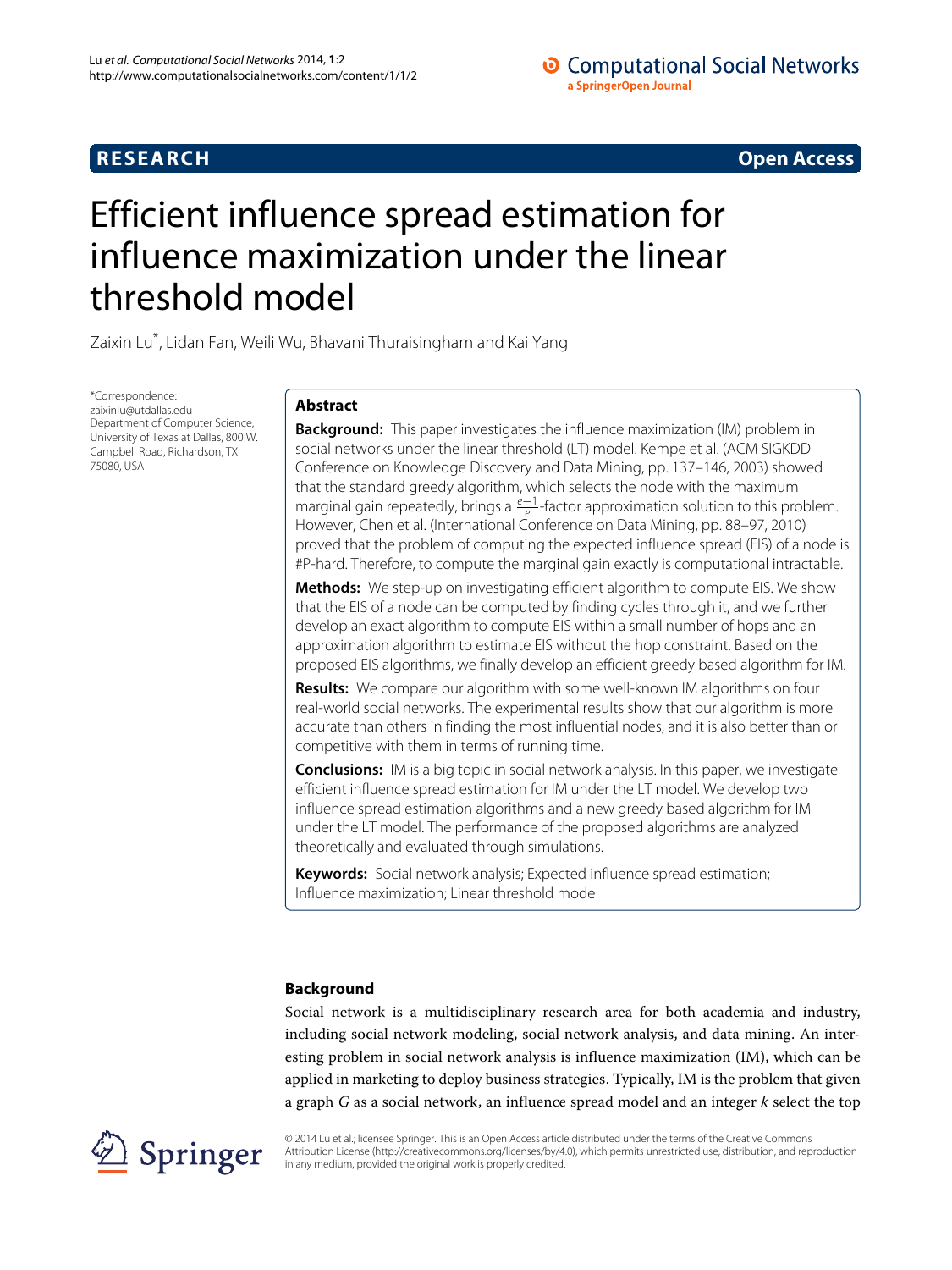*k* nodes as seeds to maximize the expected influence spread (EIS) through *G*. One corresponding issue in marketing is product promotion. In order to advertise a new product efficiently within a limited budget, a company may choose a few people as seeds who will be given free samples. It is likely that those people will recommend others, such as their friends, relatives or co-workers, to try this product. Eventually, a great number of people may adopt the product due to such 'word-of-mouth' effect [\[1-](#page-17-0)[6\]](#page-17-1). Intuitively, the initial seed selection is a key factor that will impact on the success of the product promotion. Therefore, it is important to design applicative influence spread model and efficient search algorithm to find the most influential people in social networks.

IM was first investigated as an combinatorial optimization problem by Kempe et al. in [\[5\]](#page-17-2). They considered two influence spread models, namely, Independent Cascade (IC; [\[2](#page-17-3)[,3\]](#page-17-4)) and Linear Threshold (LT; [\[7,](#page-17-5)[8\]](#page-17-6)), and proved a series of theoretical results. After that, the two models have been extensively studied (please see, e.g., [\[9](#page-17-7)[-15\]](#page-18-0) for recent works). In this paper, we focus upon the LT model. Let *S* be a set of initially active nodes; the influence, under the LT model, propagates in a threshold manner. That is, a node *v* is activated if and only if the sum of influence it receives from its active neighbors exceeds a threshold  $\lambda(\nu)$  chosen uniformly at random.

As we understand, a crucial part of IM is how to compute the EIS given a node, since only we know the EIS of each node, and then we could find a seed set to maximize the combinatorial EIS. The exact EIS computation was left as an open problem in [\[5\]](#page-17-2) and has attracted a great deal of attentions in recent years (see, e.g., [\[9-](#page-17-7)[11](#page-17-8)[,13](#page-17-9)[,15](#page-18-0)[,16\]](#page-18-1)). In [\[11\]](#page-17-8), Chen et al. proved that computing the exact EIS under the LT model is #P-hard. Therefore, a polynomial time exact solution does not exist unless  $P = NP$ . But based on the observations in [\[11](#page-17-8)[,15\]](#page-18-0), the influence diminishes rapidly during the diffusion in many real-world social networks under the LT model. In other words, the influence spread of a seed is limited within a small number of hops. It has been shown that the influence spread under the LT model can be computed by searching simple paths starting from the seeds [\[11](#page-17-8)[,15\]](#page-18-0). Therefore, we can define a hop constraint  $T$  such that given a seed  $\nu$ , we only take paths within *T* hops to estimate the EIS of *v*. The main contributions of this paper are as follows:

- 1. We develop an exact algorithm for computing the EIS within four hops. Instead of finding simple paths, we compute the EIS of a node by finding cycles through it. In this study, a cycle of length *l* is defined as a path visiting a node twice and visiting other *l* − 2 nodes exactly once. The detailed algorithm is given in the ['Methods'](#page-4-0) section.
- 2. For the case that  $T > 4$ , we develop an approximation algorithm to estimate EIS based on random walk. The experimental results in the ['Results and discussion'](#page-13-0) section show that more precise and quick results can be obtained by using a combination of our exact and approximation algorithms rather than using methods based on simple path.
- 3. When applying the standard greedy algorithm to IM, it will repeatedly run EIS estimation (EISE) until the top *k* influential nodes are selected. To further reduce the running time, we construct two lists to save the influence diffused by each node and the active probability of each node, respectively. Moreover, we develop two algorithms to update the two lists when adding a new seed so that the next one with the maximum marginal gain can be directly obtained without running the EISE.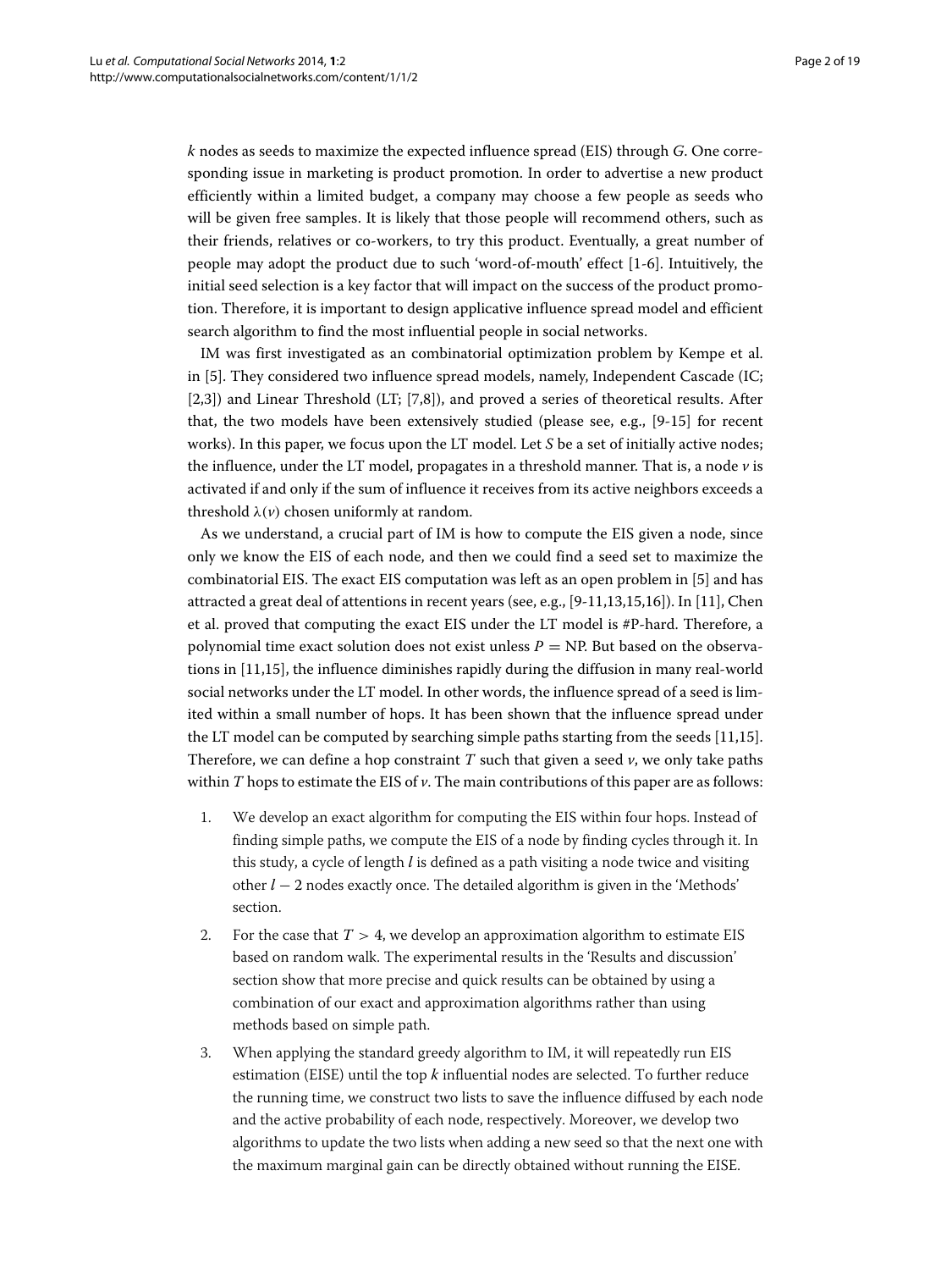The update algorithms are represented in the ['Influence maximization'](#page-11-0) section. It is able to say that the two lists contain all the information for doing the seed selection, and they can be easily and quickly updated by our update algorithms.

4. We compare our algorithm with some well-known IM algorithms on four real-world social networks. The experimental results show that our algorithm is more accurate than others in finding the most influential nodes, and it is also better than or competitive with them in terms of running time.

The rest of this paper is organized as follows: The ['Related work'](#page-2-0) section introduces the related works. ['Problem description'](#page-3-0) section gives the problem descriptions of both EISE and IM. ['Methods'](#page-4-0) and ['Influence maximization'](#page-11-0) sections study the two problems, respectively. In detail, ['A deterministic algorithm'](#page-4-1) section efficiently solves the EISE assuming that the influence spread is negligible after four hops. ['A randomized algorithm'](#page-9-0) section presents an approximation algorithm for general EISE. The ['Influence maximization'](#page-11-0) section presents a fast method to solve IM by using the algorithms proposed in the ['Methods'](#page-4-0) section. Finally, ['Results and discussion'](#page-13-0) section gives the simulation results, and the ['Conclusion'](#page-17-10) section concludes this paper.

### <span id="page-2-0"></span>**Related work**

In the literature, the IM problem has been extensively studied under the IC and LT models. Kempe et al. in [\[5\]](#page-17-2) first showed that it is NP-hard to determine the optimum for IM under the two models, and by showing that the EIS function is monotone and submodular, they proved that the standard greedy algorithm brings a *<sup>e</sup>*−<sup>1</sup> *<sup>e</sup>* -factor approximation solution. In mathematics, a set function  $f : 2^{\Omega} = \mathbb{R}^+$  is monotone and submodular if  $\forall S_2 \subseteq S_1$ , we have  $f(S_1) \ge f(S_2)$  and  $f(S_1 \cup \{u\}) - f(S_1) \ge f(S_2 \cup \{u\}) - f(S_2)$ , where *u* is an arbitrary item. In such cases, a  $\frac{e-1}{e}$ -factor approximation solution can be obtained by picking the item with the maximum marginal gain repeatedly [\[17\]](#page-18-2). In [\[5\]](#page-17-2), how to compute the exact marginal gain (i.e., compute the EIS increment when adding a node) under the two models was left as an open problem, and they estimated it by running the Monte Carlo (MC) simulation, which is not computational efficient (e.g., it takes days to select 50 seeds in a moderate size graph of 30K nodes [\[11\]](#page-17-8)). Motivated by improving the running time performance, many algorithms have been proposed. Leskovec et al. developed a Cost-Effective Lazy Forward (CELF) algorithm, which is up to 700 times faster than the greedy algorithm with Monte Carlo simulation [\[16\]](#page-18-1). But as the results shown in [\[9\]](#page-17-7), CELF still cannot be applied to find seeds in large social networks, and it takes several hours to select 50 seeds in a graph with tens of thousands of nodes. To further reduce the running time, Goyal et al. [\[13\]](#page-17-9) developed an extension of CELF, called CELF++, which was showed 0.35 to 0.55 faster than CELF. In [\[9\]](#page-17-7), Chen et al. proposed two new greedy algorithms, namely NewGreedy and MixedGreedy. NewGreedy reduces the running time by deleting edges having no contribution to influence spread (similar idea was also proposed in [\[18\]](#page-18-3)), and MixedGreedy which is a combination of NewGreedy and CELF (it uses NewGreedy as the first step and applies CELF for the remaining rounds). Based on the experiments, they showed that MixedGreedy is much faster than both NewGreedy and CELF.

Based on the IC model, Chen et al. also proposed a new influence spread model, called Maximum Influence Arborescence (MIA), to further reduce the running time of EISE.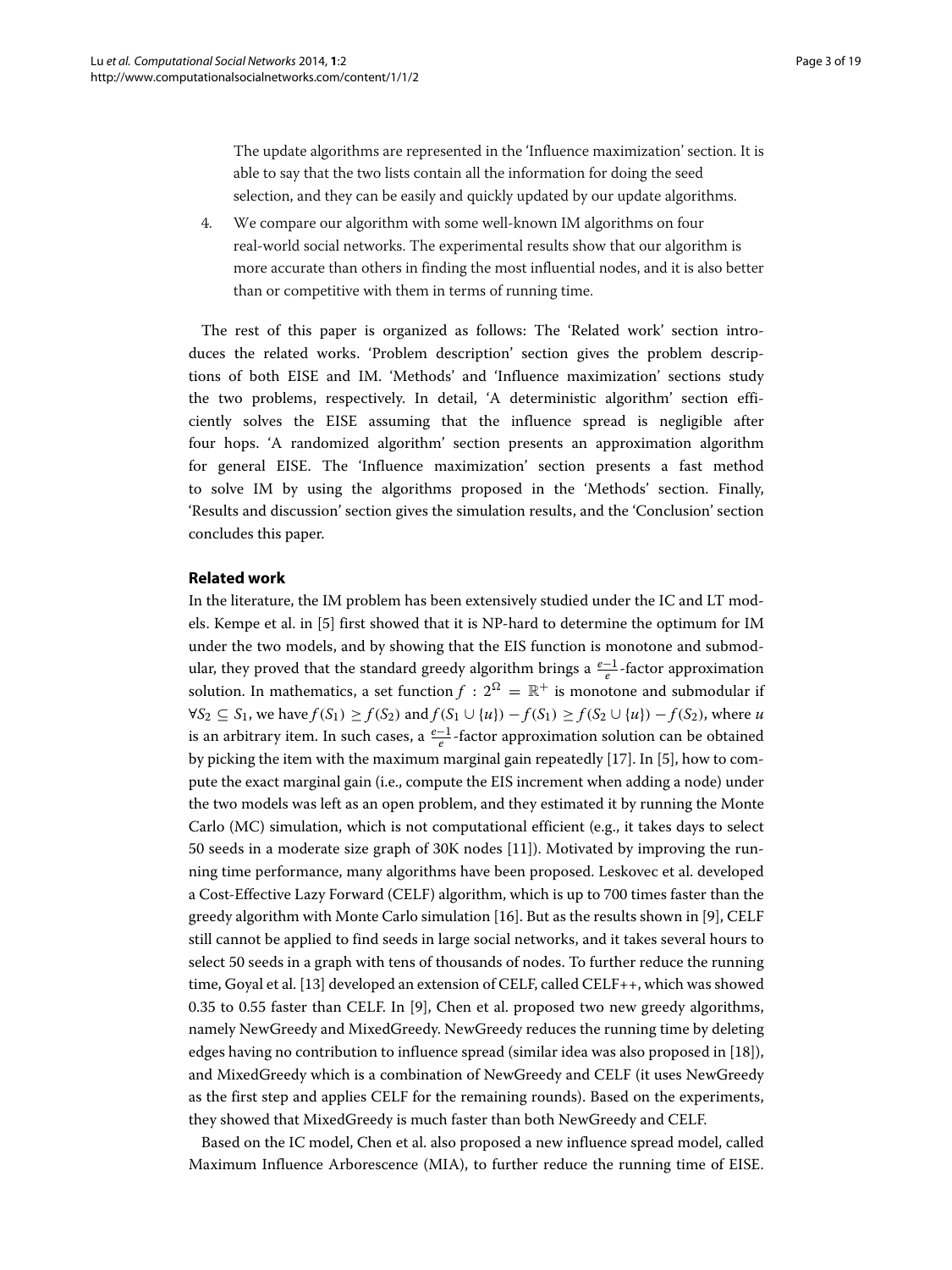The efficiency of MIA was demonstrated in [\[10\]](#page-17-11). Besides selecting nodes greedily, Wang et al. [\[19\]](#page-18-4) proposed a community-based algorithm for mining the top *k* influential nodes under the IC model, and Jiang et al. in [\[14\]](#page-18-5) proposed a heuristic algorithm based on Simulated Annealing.

In terms of LT model, after Kempe et al. proposed the greedy algorithm [\[5\]](#page-17-2), the most recent works for IM under this model are [\[10](#page-17-11)[,12](#page-17-12)[,15\]](#page-18-0). In [\[10\]](#page-17-11), Chen et al. proved that the EIS under LT model can be computed in linear time in a directed acyclic graph, and they proposed an algorithm called Local Directed Acyclic Graph (LDAG). Given a general graph, it first converts the original graph into small acyclic graphs, and it only considers the EIS of a node within its local graph when computing the marginal gain. In [\[12\]](#page-17-12), Narayanam and Narahari developed an algorithm for the LT model that selects the nodes based on the Shapley Value. In [\[15\]](#page-18-0), Goyal et al. proposed an algorithm called SIMPATH, which estimates the EIS by searching for the simple paths starting from seeds. Since it is computationally expensive to find all the simple paths, they adopted a parameter  $\eta$  to prune them. They also applied the vertex cover optimization to cut down the number of iterations. Based on their experimental results, SIMPATH showed its merits from the aspects of running time and seed quality.

# <span id="page-3-0"></span>**Problem description**

Many introductions about the LT model and IM problem can be found in detail in papers cited above. Here, for the sake of completeness, we give a brief description for the LT model and formal definitions for IM and EISE.

<span id="page-3-1"></span>**Definition 1.** Let  $G(V, E)$  be a directed graph; we define

- $N_{\text{in}}(\nu)$  (respectively  $N_{\text{out}}(\nu)$ ) to be the set of incoming (respectively outgoing) neighbors of  $\nu$  ( $\forall \nu \in V$ ).
- $\lambda(\nu)$  to be the threshold of  $\nu$ , which is a real number in the range of [0, 1] chosen uniformly at random.
- $x(v)$  to be a 0 to 1 variable which indicates whether  $v$  is active or not.

According to Definition [1,](#page-3-1) given a weighted directed graph  $G(V, E, w)$ , where  $w(e) \in$ [0, 1] (∀*e* ∈ *E*) is a weight function, the sum of influence *v* receives can be formulated as  $\sum_{u \in N_{\text{in}}(v)} x(u) w(u, v)$ . Without loss of generality, we assume  $\sum_{u \in N_{\text{in}}(v)} w(u, v) \leq 1$  (∀*v* ∈ *V*). In the LT model, time is discrete. Given a seed set *S*, at time 0, we have  $\forall v \in S$ , *x*(*v*) = 1, and ∀*u* ∈ (*V*\*S*), *x*(*u*) = 0. At any particular time *t*, a node *v* ∈ *V* becomes active if  $\sum_{\mu\in N_{\text{in}}(\nu)}x(\mu)w(\mu,\nu)\geq\lambda(\nu).$  Finally, the influence spread process stops at a time slot when there is no newly activated node.

**Definition 2.** *EISE*: Given a weighted directed graph  $G(V, E, w)$  and a set  $S \subseteq V$  of nodes, EISE is the problem of estimating the expected number of active nodes at the end of the influence spread. EISE $_T$  is the problem that given an integer  $T$ , estimates the expected number of nodes that are active at time *T*.

For the rest of this paper, given a seed set *S*, we denote by  $\sigma(S)$  the expected number of nodes that are eventually active and denote by  $\sigma_T(S)$  the expected number of nodes that are activated within *T* time slots. We can say that  $\sigma(S)$  is an expected number among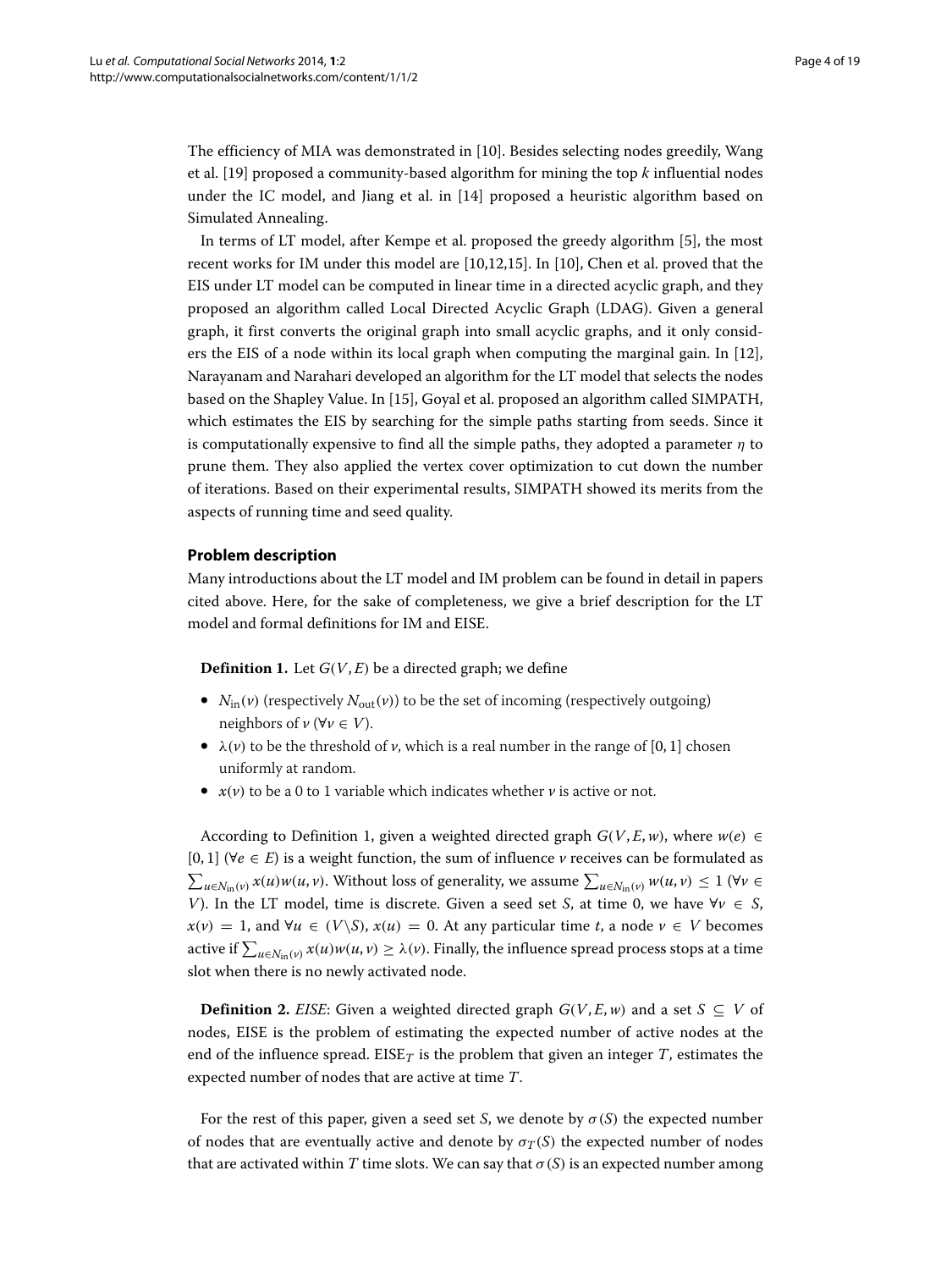the probability distributions of active nodes given *S* and  $\sigma_T(S)$  is a time limited version of  $\sigma(S)$ .

**Definition 3.** *IM:* Given a weighted directed graph *G*(*V*, *E*,*w*) and a parameter *k*, the IM problem is to find a seed set *S* of cardinality *k* to maximize  $\sigma(S)$ .

As the experimental results shown in [\[15\]](#page-18-0), under the LT model, the EIS is negligible after a small number of hops (usually three or four hops) in many real-world social networks. Therefore, to solve the IM problem, it is sufficient to compute  $\sigma_T(S)$  instead of  $\sigma(S)$  for some small value of *T*.

# <span id="page-4-0"></span>**Methods**

We first present a deterministic algorithm for computing the exact value of  $\sigma_T(v)$  for the case that  $T \leq 4$  in the ['A deterministic algorithm'](#page-4-1) section and then present a randomized algorithm for estimating  $\sigma_T(v)$  for  $T \geq 5$  in the ['A randomized algorithm'](#page-9-0) section.

**Definition 4.** In this study, we define

- a path is a sequence of nodes, each of which is connected to the next one in the sequence; and a path with no repeated nodes is called a simple path.
- a cycle is a path such that the first node appears twice and the other nodes appear exactly once; and a simple cycle is a cycle such that the first and last nodes are the same.

### <span id="page-4-1"></span>**A deterministic algorithm**

<span id="page-4-3"></span>According to the observation in [\[15\]](#page-18-0), the EIS of a node *v* after three or four hops is negligible in most cases. Therefore, we are interested in how to compute  $\sigma_T(v)$  for  $T \leq 4$ . In [\[11\]](#page-17-8), it has been shown that the EIS of a seed set *S* under the LT model can be formulated as

$$
\sigma(S) = \sum_{\pi \in \mathcal{P}(S)} \prod_{e \in \pi} w(e) + |S| \quad [15],
$$

where  $P(S)$  denotes the set of simple paths starting from nodes in  $S$ ,  $\pi$  denotes an element in  $P(S)$ , and *e* denotes an edge in  $\pi$ . Thus,  $\forall v \in V$ , we have

$$
\sigma(v) = \sum_{\pi \in \mathcal{P}(v)} \prod_{e \in \pi} w(e) + 1,
$$

where  $\mathcal{P}(v)$  denotes the set of simple paths starting from node *v*.

As an example shown in Figure [1,](#page-4-2) considering  $v_0$  is an active node, then the probability that *v*<sub>4</sub> can be activated by *v*<sub>0</sub> is *w*(0, 1)*w*(1, 4) + *w*(0, 2)*w*(2, 4) + *w*(0, 3)*w*(3, 4), which is

<span id="page-4-2"></span>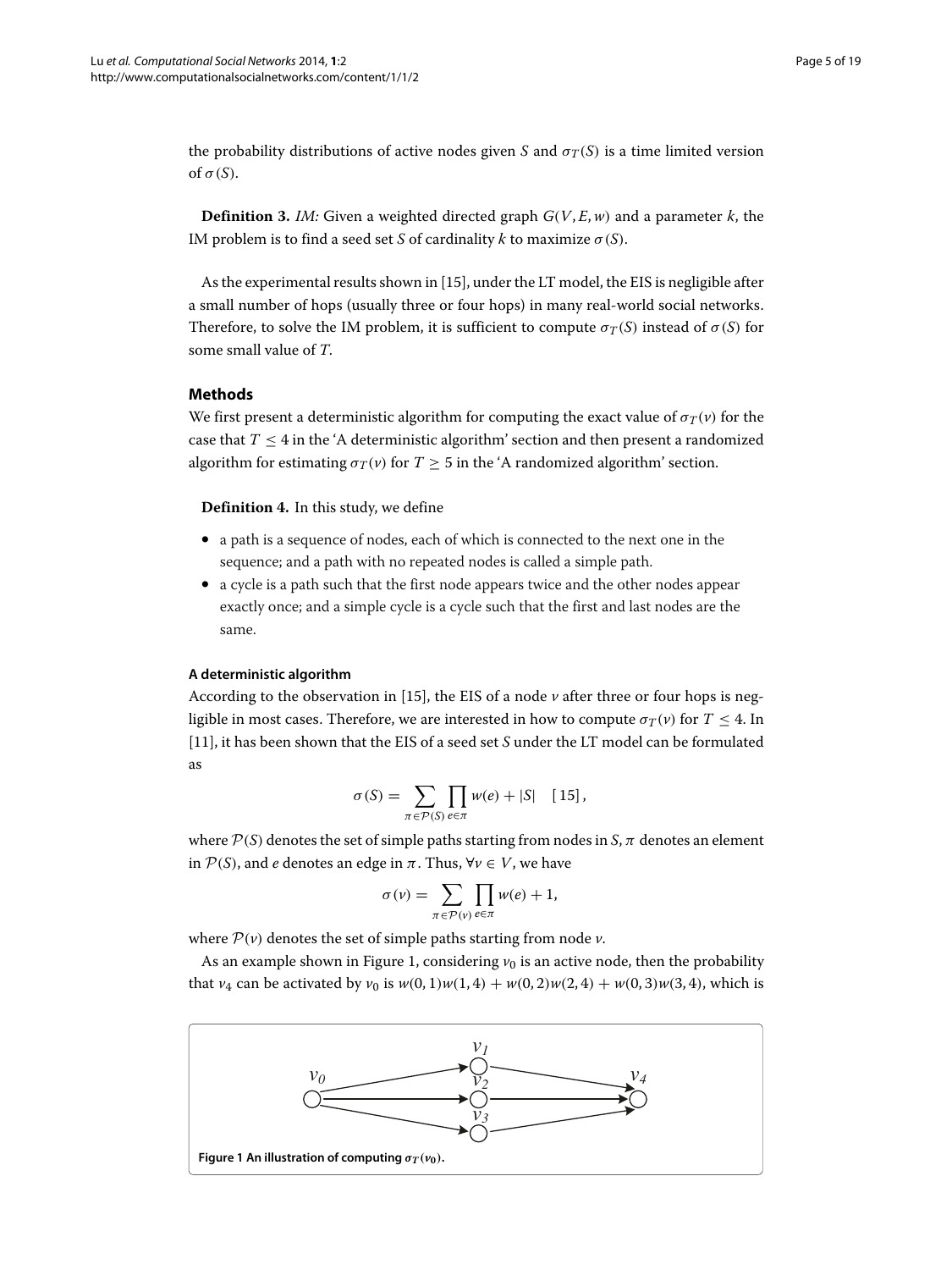the sum of weight products of all the simple paths from  $v_0$  to  $v_4$ . Although the example is easy to understand, in a general graph *G*, it requires exponential time to enumerate all the simple paths. Thus, to compute the exact value of  $\sigma(v)$  is computational intractable, and a hop constraint *T* is used in this paper to balance the accuracy of EISE and the program efficiency in terms of running time.

In order to find a node *v* with the maximum  $\sigma_T(v)$ , we have to compute  $\sigma_T(v)$  for all the nodes  $v \in V$ . Let  $\sigma_0(v) = 1$  ( $\forall v \in V$ ); we first consider the simple case that  $T = 1$ . In such cases, we have  $\sigma_1(v) = \sigma_0(v) + \sum_{u \in N_{\text{out}}(v)} w(v, u)$ , because there is only direct influence spread without propagation. When  $T > 1$ , we can compute  $\sigma_T(v)$  by recursively finding all the simple paths of length no more than  $T$ , starting from  $\nu$ , which requires  $O(\Delta^T)$  time by using the depth-first search (DFS) algorithm, and  $\Delta$  denotes the node maximum degree. Thus, let *G* be a weighted directed graph; computing  $\sigma_T(v)$  for all the nodes in *G* requires  $O(n\Delta^T)$  time if we use the above simple path method [\[15\]](#page-18-0), where *n* denotes the number of nodes in *G*. To further improve the running time performance, we develop a dynamic programming (DP) approach to compute  $\sigma_T(v)$  for  $T \leq 4$ . It is based on searching cycles instead of simple paths.

As an example shown in Figure [2,](#page-5-0) there are three types of cycles of length 4, and only the third one is a simple cycle. Let  $C_l(v)$  denote the set of cycles of length *l*, starting from *v*, and let

$$
\varrho_T(v) = \sum_{l=2\cdots T} \sum_{\pi \in C_l(v)} \prod_{e \in \pi} w(e),
$$

we have

$$
\sigma_T(\nu) = \sigma_0(\nu) + \sum_{u \in N_{\text{out}}(\nu)} w(\nu, u) \cdot (\sigma_{T-1}^{V \setminus \nu}(u))
$$

$$
= \sigma_0(\nu) + \sum_{u \in N_{\text{out}}(\nu)} w(\nu, u) \cdot (\sigma_{T-1}(u))
$$

$$
- \varrho_T(\nu),
$$

where  $\sigma_{T-1}^{V \setminus \nu}(u)$  denotes the EIS of node  $u$  in the induced graph of  $V \setminus \nu$  within  $T-1$  hops, and  $\rho_T(v)$  denotes the invalid influence spread involving cycles.

<span id="page-5-0"></span>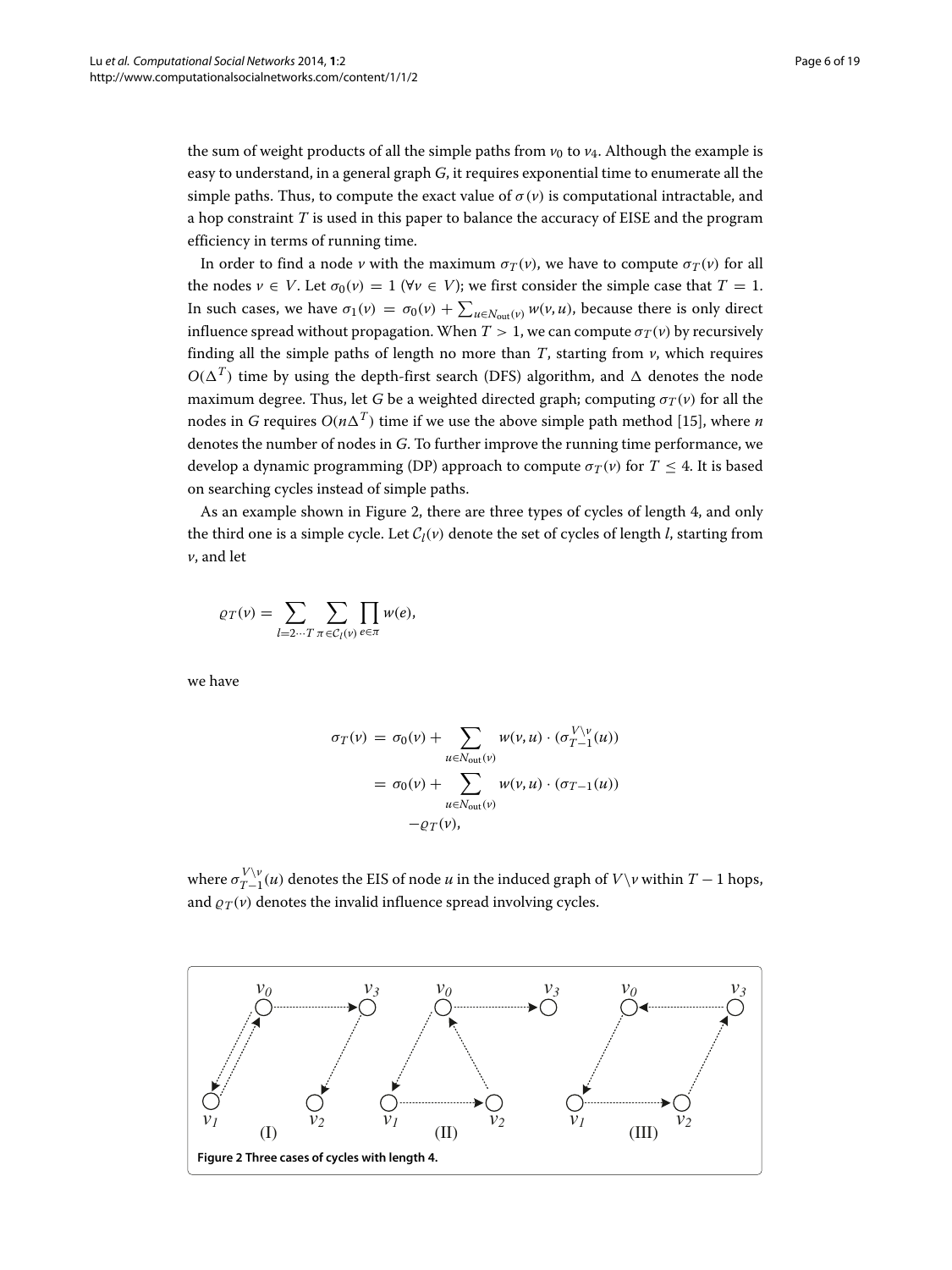

<span id="page-6-0"></span>Figure [3](#page-6-0) shows an example, in which  $v_3$  and  $v_4$  are  $v_0$ 's outgoing neighbors. It is easy to see  $\sigma_2(v_3) = 1 + w(3,0) + w(3,1) + w(3,0)w(0,4)$  and  $\sigma_2(v_4) = 1$ . Thus,

$$
\sigma_0(\nu_0) + \sum_{u \in N_{\text{out}}(\nu_0)} w(\nu_0, u) \cdot (\sigma_2(u))
$$
  
=  $w(0, 3) + w(0, 4) + w(0, 3)w(3, 0) + w(0, 3)w(3, 1)$   
+ $w(0, 3)w(3, 0)w(0, 4) + 1$ ,

in which the terms  $w(0, 3)w(3, 0)$  and  $w(0, 3)w(3, 0)w(0, 4)$  have to be removed since they involve cycles. The rest of this section is devoted to investigating how to compute  $\varrho_T(v)$ for  $T < 4$ .

<span id="page-6-1"></span>**Lemma 1.** *Given a weighted directed graph*  $G(V, E, w)$  *and an arbitrary node*  $v \in V$ *,*  $\varrho_T(v)$  can be computed in  $O\left(\Delta^2\right)$  time when  $T\leq 4$ .

A brief description for the idea of our method is presented before the formal algorithm and its proof. Firstly,  $\rho_T(v)$  involves all the cycles of length no more than *T*, starting from  $v$ . In order to compute  $\varrho_4(v)$  efficiently, we divide  $\varrho_4(v)$  into three parts:  $\sum_{\pi \in C_l(\nu)} \prod_{e \in \pi} w(e)$  (*l* = 2, 3, 4) to carry on the analysis. If each part can be computed in  $O(\Delta^2)$  time,  $\varrho_4(v)$ , which is the sum of them, can be obtained in  $O(\Delta^2)$ time. Secondly, considering  $C_l(v)$  (2 < 1 < 4), we can further classify the cycles in  $C_l(v)$  into  $l-1$  types. Note that a cycle of length *l*, starting from *v*, consists of a sequence of  $l + 1$  nodes, two of which are  $\nu$  and others are distinct. Therefore, we can label a cycle according to the position in the sequence where the second  $\nu$  appears. ∀*v* ∈ *V*, let  $C_T^l$ (*v*) denote the set of cycles of length *T*, whose *l*th node is *v*, we have

$$
\varrho_T(v) = \sum_{l=2,\cdots,T} \sum_{\pi \in C_l(v)} \prod_{e \in \pi} w(e)
$$
  
= 
$$
\sum_{l=2,\cdots,T} \sum_{l'=3,\cdots,l+1} \sum_{\pi \in C_l^{l'}(v)} \prod_{e \in \pi} w(e).
$$

In order to compute  $\varrho_T(v)$ , our method will compute each  $\sum_{\pi \in C_l^l'(v)} \prod_{e \in \pi} w(e)$ separately.

*Proof.* We will prove Lemma [1](#page-6-1) by showing that  $\sum_{\pi \in C_l(\nu)} \prod_{e \in \pi} w(e)$  can be computed in  $O(\Delta^2)$  time when *l* = 4, and for the case that *l* < 4,  $\sum_{\pi \in C_l(v)} \prod_{e \in \pi} w(e)$  can be computed in  $O(\Delta^2)$  time or less via a similar method. As we have mentioned above, there are only three types of cycles of length 4, as shown in Figure [2.](#page-5-0)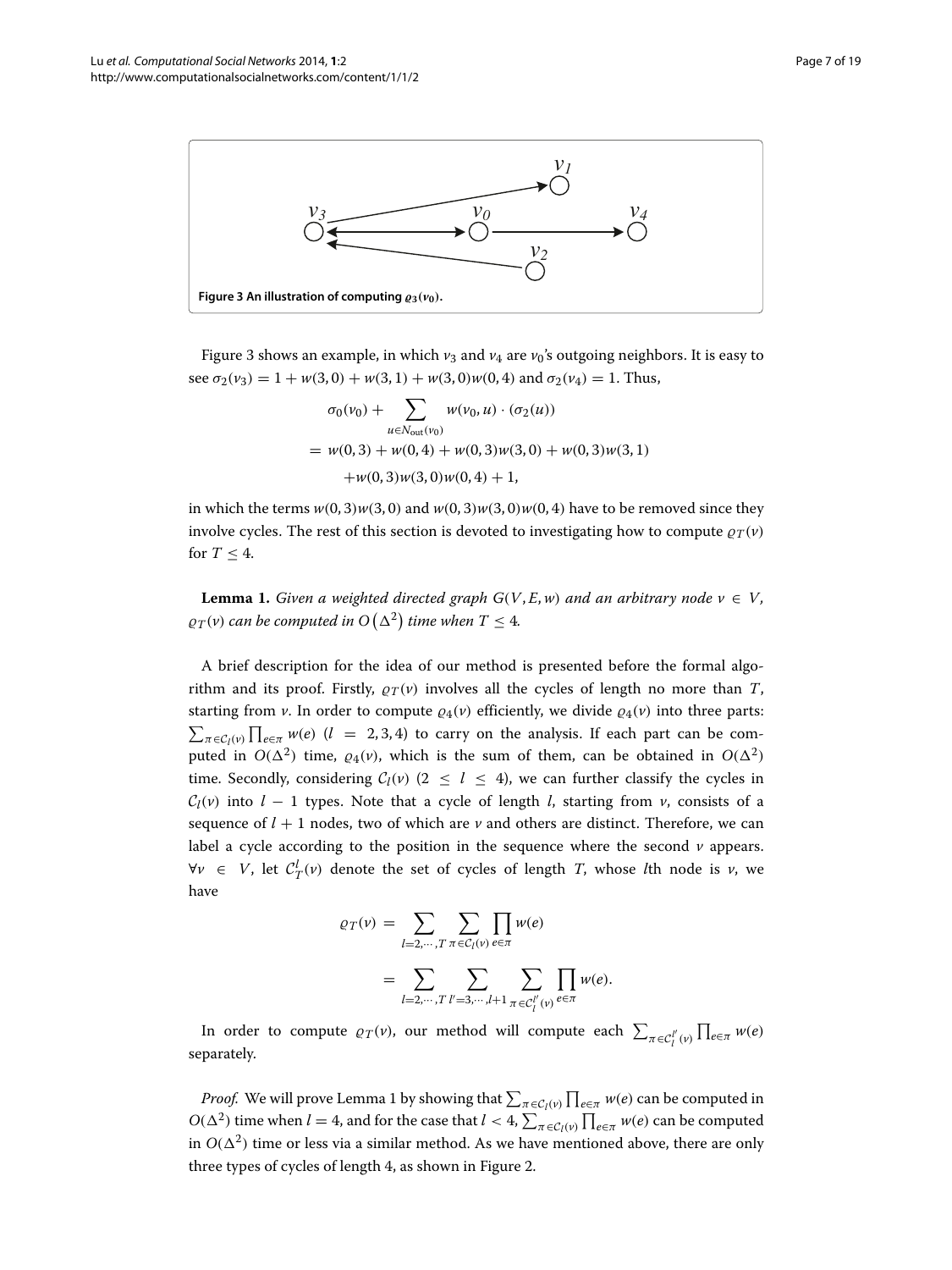Consider case (I). Such a cycle consists of a simple cycle of length 2 and a simple path of length 2. Let  $\mathcal{P}_2(v)$  denote the set of simple paths of length 2, starting from  $v$ , and  $\mathcal{C}_2^3(v)$ denote the set of simple cycles of length 2 through  $\nu$ .  $\mathcal{P}_2(\nu)$  can be obtained in  $O(\Delta^2)$  time by DFS, and  $\mathcal{C}_2^3(v)$  can be obtained by finding the set of nodes that are both incoming and outgoing neighbors of *v*, i.e.,

$$
\mathcal{C}_2^3(\nu) = \big\{ (\nu, u, \nu) : u \in N_{\text{out}}(\nu) \cap N_{\text{in}}(\nu) \big\}.
$$

The intersection of two lists can be obtained in linear time if the two lists are sorted. Let  $I(v) = N_{\text{out}}(v) \cap N_{\text{in}}(v)$  and  $\kappa = \sum_{u \in I(v)} w(v, u) w(u, v)$ ; we have

$$
\sum_{\pi \in C_4^3(\nu)} \prod_{e \in \pi} w(e)
$$
\n
$$
= \sum_{\pi \in P_2(\nu)} \sum_{u \in I(\nu) \setminus \pi} w(v, u) w(u, v) \prod_{e \in \pi} w(e)
$$
\n
$$
= \sum_{\pi \in P_2(\nu)} \left( \kappa - \sum_{u \in \pi \cap I(\nu)} w(v, u) w(u, v) \right) \prod_{e \in \pi} w(e)
$$
\n
$$
= \sum_{\pi \in P_2(\nu)} \left( \kappa - \sum_{u \in \pi \setminus \nu} w(v, u) w(u, v) \right) \prod_{e \in \pi} w(e),
$$

in which  $I(v)\setminus\pi$  denotes the set of nodes in  $I(v)$  but not in  $\pi, e \in \pi$  denotes an edge in  $\pi$ , and  $u \in \pi$  denotes a node in  $\pi$ . Note that if  $u \notin I(v)$ , we have  $(v, u) \notin E$  or  $(u, v) \notin E$ . In such cases,  $w(v, u)w(u, v) = 0$ . Therefore,  $\Sigma$  $(u, v) \notin E$ . In such cases,  $w(v, u)w(u, v) = 0$ . Therefore,  $\sum_{u \in \pi \cap I(v)} w(v, u)w(u, v) =$ <br> $\sum_{u \in \pi \setminus v} w(v, u)w(u, v)$ . Since  $P_2(v)$  consists of at most  $\Delta^2$  elements, each of which  $\sum_{u \in \pi \setminus v} w(v, u) w(u, v)$ . Since  $\mathcal{P}_2(v)$  consists of at most  $\Delta^2$  elements, each of which includes only two edges,  $\sum_{\pi \in \mathcal{P}_2(v)} (\kappa - \sum_{u \in \pi \setminus v} w(v, u) w(u, v)) \prod_{e \in \pi} w(e)$  can be computed in  $O(\Delta^2)$  time.

Consider case (II).  $\sum_{\pi \in \mathcal{C}_4^4 (\nu)} \prod_{e \in \pi} w(e)$  can be computed by a similar method. A cycle in  $\mathcal{C}_4^4$ (*v*) consists of a simple cycle of length 3, in which the first and last nodes are *v*. Therefore, instead of directly constructing a set of simple cycles of length 3, we can construct a set  $\mathcal{P}_2(v)$  of simple paths of length 2. Let  $l(\pi)$  denote the last node of a path  $\pi \in \mathcal{P}_2(v)$ and let  $\tau = \sum_{u \in N_{\text{out}}(v)} w(v, u)$ ; we have

$$
\sum_{\pi \in C_4^4(\nu)} \prod_{e \in \pi} w(e)
$$
\n
$$
= \sum_{\pi \in P_2(\nu)} w(l(\pi), \nu) \left( \sum_{u \in N_{\text{out}}(\nu) \setminus \pi} w(v, u) \right) \prod_{e \in \pi} w(e)
$$
\n
$$
= \sum_{\pi \in P_2(\nu)} w(l(\pi), \nu) \left( \tau - \sum_{u \in \pi \setminus \nu} w(v, u) \right) \prod_{e \in \pi} w(e),
$$

in which  $w(l(\pi), v) = 0$  if  $l(\pi) \notin N_{\text{in}}(v)$ . Therefore,  $\sum_{\pi \in C_4^4(v)} \prod_{e \in \pi} w(e)$  can also be computed in  $O(\Delta^2)$  time.

Consider case (III). The analysis is somewhat more complicated. Instead of comput- $\lim_{\Delta x\to\infty} \sum_{\pi\in\mathcal{C}_4^5(\nu)} \prod_{e\in\pi} w(e)$  directly, we first show that  $\sum_{\pi\in(\mathcal{C}_4^5(\nu)\cup\mathcal{C}'(\nu))} \prod_{e\in\pi} w(e)$  can be computed in  $O(\Delta^2)$  time, where  $C'(v)$  denotes the set of cycles as shown in Figure [4.](#page-8-0) That is, cycles consist of three nodes in which the first two nodes are visited twice. Let  $\rho_2(\nu, \nu')$  denote the probability that  $\nu'$  is reachable from  $\nu$  with exact two hops, i.e.,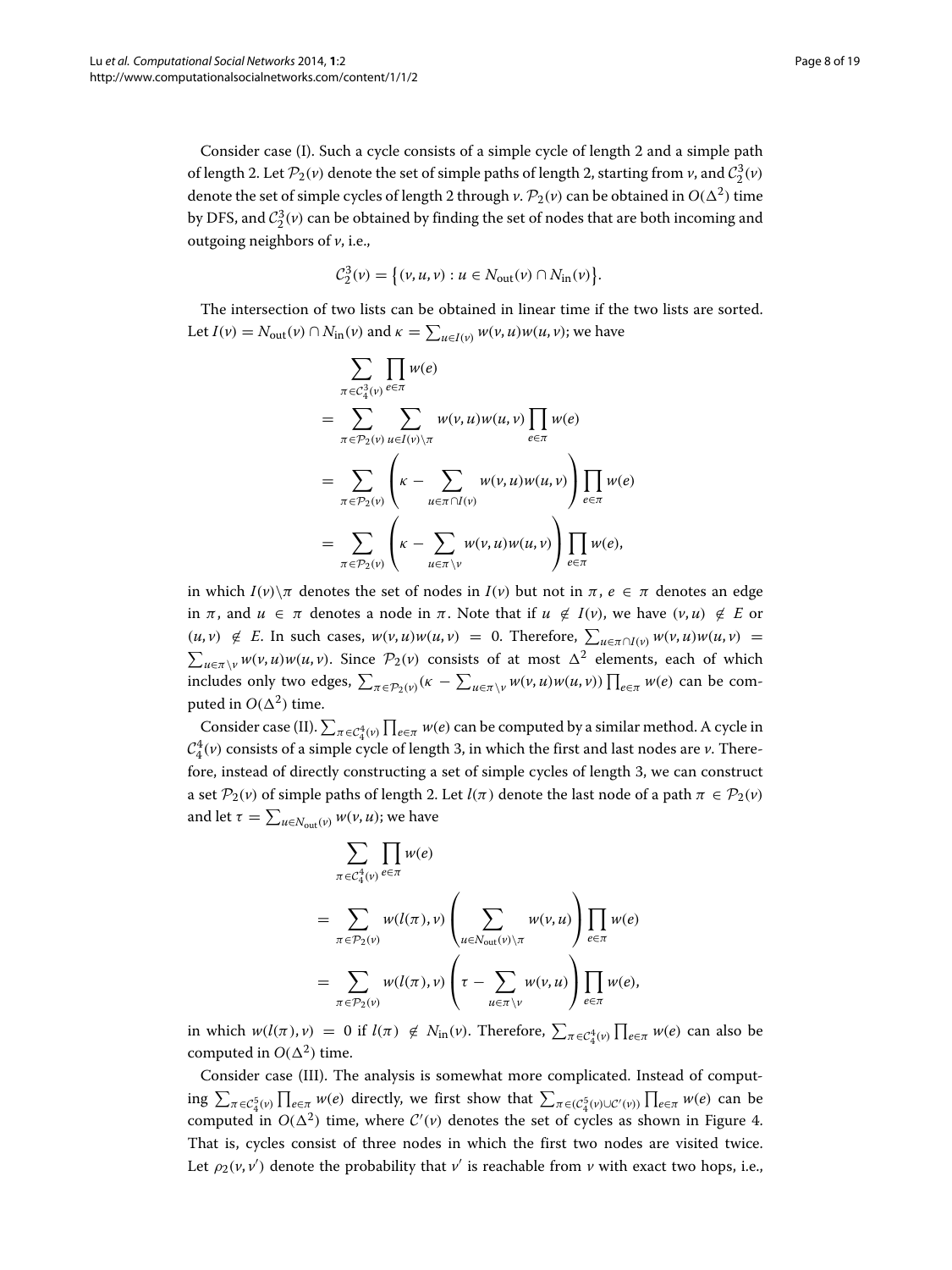<span id="page-8-0"></span>

 $\rho_2(\nu, \nu') = \sum_{u \in N_{\text{out}}(\nu) \cap N_{in}(\nu')} w(\nu, u) w(u, \nu').$  Let  $N_{\text{out}}^2(\nu)$  be the set of nodes that are reachable from *v* with exact two hops. To compute  $\rho_2(v, v')$  for all the nodes  $v' \in N_{\text{out}}^2(v)$ , we can build up an outgoing tree rooted at  $\nu$ , in which the nodes are repeatable among different paths. This can be done in  $O(\Delta^2)$  time by DFS. In addition, let  $N_{\text{in}}^2(\nu)$  be the set of nodes that can reach *v* with exact two hops, we can build up an incoming tree rooted at *v* to compute  $\rho_2(v', v)$  for all the nodes  $v' \in N_{\text{in}}^2(v)$  in the same way. Then, we have

$$
\sum_{\pi \in (C_4^5(\nu) \cup C'(\nu))} \prod_{e \in \pi} w(e)
$$

$$
= \sum_{\nu' \in N_{\text{out}}^2(\nu) \cap N_{\text{in}}^2(\nu)} \rho_2(\nu, \nu') \rho_2(\nu', \nu),
$$

which can be computed in  $O(\Delta^2)$  time. It is easy to see

$$
\begin{aligned} & \sum_{\pi \in C_4^5(\nu)} \prod_{e \in \pi} w(e) \\ & = \sum_{\pi \in \left(C_4^5(\nu) \cup C'(\nu)\right)} \prod_{e \in \pi} w(e) - \sum_{\pi \in C'(\nu)} \prod_{e \in \pi} w(e). \end{aligned}
$$

Therefore, to show  $\sum_{\pi \in C_4^5(v)} \prod_{e \in \pi} w(e)$  can be computed in  $O(\Delta^2)$  time, it is sufficient to show that  $\sum_{\pi \in C'(v)} \prod_{e \in \pi} w(e)$  can be computed in  $O(\Delta^2)$  time. We have

$$
\sum_{\pi \in C'(v)} \prod_{e \in \pi} w(e)
$$
  
= 
$$
\sum_{v' \in I(v)} \sum_{u \in I(v')} w(v, v')w(v', u)w(u, v')w(v', v),
$$

where  $I(v) = N_{out}(v) \cap N_{in}(v)$  and  $I(v') = N_{out}(v') \cap N_{in}(v')$ . Therefore,  $\sum_{\pi \in C'(v)} \prod_{e \in \pi} w(e)$  can be computed in  $O(\Delta^2)$  time.

In sum, we prove  $\sum_{\pi \in C_4(v)} \prod_{e \in \pi} w(e)$  ( $\forall v \in V$ ) can be computed in  $O(\Delta^2)$  time. It can be shown that  $\sum_{\pi \in C_l(\nu)} \prod_{e \in \pi} w(e)$  (*l* < 4) can be computed in  $O(\Delta^2)$  time or less by a similar method. Therefore, it requires only  $O(\Delta^2)$  time to compute  $\varrho_4(v)$  ( $\forall v \in V$ ).

<span id="page-8-1"></span>**Theorem [1](#page-9-1).** *Given a weighted directed graph*  $G(V, E, w)$ *, Algorithm 1 can compute*  $\sigma_4(v)$ *for all the nodes*  $v \in V$  *in*  $O(n\Delta^2)$  *time, where n denotes the number of nodes in V, and*  $\Delta$ *denotes the maximum node degree.*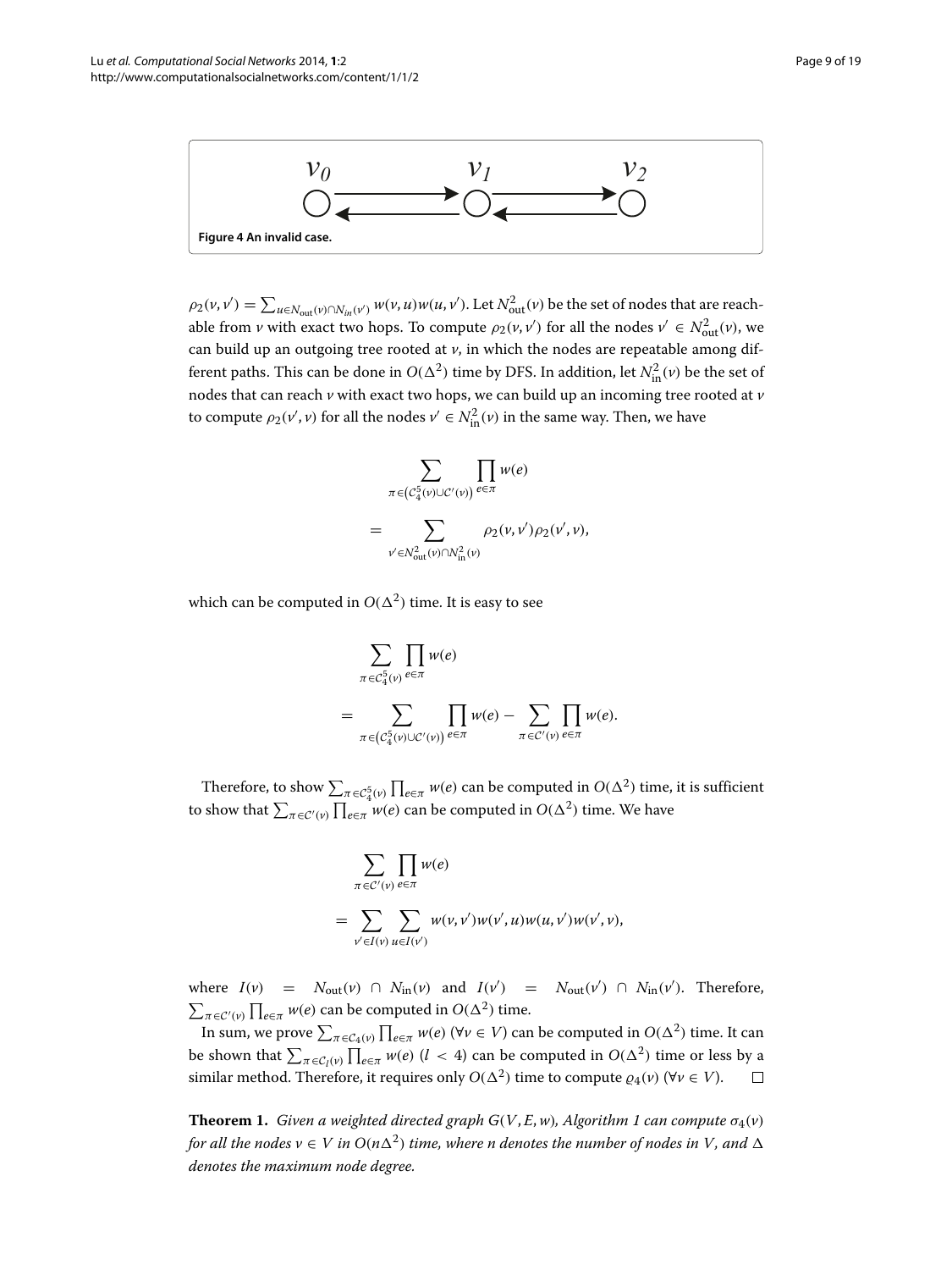#### <span id="page-9-1"></span>**Algorithm 1** EISE4

0: input: a weighted directed graph  $G = (V, E, w)$ . 1: let  $\sigma_1(\nu) = \sum_{u \in N_{out}(\nu)} w_{\nu, u}$  ( $\forall \nu \in V$ ); 2: **for**  $l = 2 \cdots 4$  **do** 3:  $\sigma_l(\nu) = \sigma_1(\nu) - \varrho_l(\nu) + \sum_{u \in N_{out}(\nu)} w_{\nu, u} \cdot \sigma_{l-1}(u);$ 4: **end for** 5: output: a list of  $\sigma_4(v)$  for all the nodes  $v \in V$ .

*Proof.* Without considering the possible numerical computation error, the solution of Algorithm [1](#page-9-1) is exact, and the time complexity analysis easily follows the algorithm. The computation of  $\sigma_l(v)$  only depends on  $\sigma_{l-1}(u)$  ( $u \in N_{\text{out}}(v)$ ) and  $\varrho_l(v)$ . Therefore,  $\sigma_4(v)$ for all the nodes  $v \in V$  can be computed by a DP approach. The number of subproblems is  $O(n)$  and each subproblem can be solved in  $O(\Delta^2)$  time. Therefore, Algorithm [1](#page-9-1) requires  $O(n\Delta^2)$  time.  $\Box$ 

Compared with the method based on a simple path, which requires  $O(\Delta^4)$  time to compute  $\sigma_4(\nu)$  for a node  $\nu$ , the core advantage of Algorithm [1](#page-9-1) is its running time performance. Based on our experiments in the ['Results and discussion'](#page-13-0) section, when  $T \leq 4$ , Algorithm [1](#page-9-1) can compute the  $\sigma_T(v)$  for all the nodes in a moderate size graph in about 1 s.

# <span id="page-9-0"></span>**A randomized algorithm**

Theorem [1](#page-9-1) shows that Algorithm 1 can efficiently compute  $\sigma(v)$ , if the EIS from node *v* is negligible after four hops. For the case that the EIS within a large number *T* hops is not negligible, it has been shown that computing  $\sigma_T(v)$  is #P-hard [\[11\]](#page-17-8). To estimate  $\sigma_T(v)$ approximately, we can use MC simulation, i.e., simulate the influence spread process a sufficient number of times, re-choosing the thresholds uniformly at random, and use the arithmetic mean of the results instead of the EIS. Let  $X_1, X_2, \cdots, X_r$  be the numbers of active nodes at time *T* for *r* runs, and let  $E[\overline{X}]$  be the EIS within time *T*. By Hoeffding's inequality [\[20\]](#page-18-6), we have

$$
\Pr\left(|\overline{X}-\mathrm{E}[\,\overline{X}\,]\,|\geq\epsilon\right)\leq \exp\left(-\frac{2\epsilon^2r^2}{\sum_{i=1}^r(b_i-a_i)^2}\right),
$$

where  $a_i$  and  $b_i$  are the lower and upper bounds for  $X_i$ , respectively. Apparently,  $a_i \geq 0$ and  $b_i \le n$ , where *n* is the number of nodes in the graph. Thus,  $\forall 0 \lt \delta \lt 1$ , when  $r\geq \frac{n\ln\frac{1}{\delta}}{2\epsilon^2}$ , the probability that  $|\overline{X}-\mathrm{E}[\,\overline{X}]\,|\geq \epsilon$  is at most  $\delta.$  Therefore, the EIS estimated by using MC simulation with a sufficient number of runs is nearly exact. However, as the experiments shown in [\[5](#page-17-2)[,11](#page-17-8)[,15\]](#page-18-0), applying the MC simulation to estimate the EIS is computational expensive, and the standard greedy algorithm with MC simulation (run 10,000 times to get the average) requires days to select 50 seeds in some real-world social networks with tens of thousands of nodes.

To improve the computation efficiency, we developed a randomized algorithm, computing  $\sigma_T(v)$  for  $T > 5$ . We first give the main idea of our method. Recall that the EIS of a node  $\nu$  can be computed by searching simple paths starting from  $\nu$ ; thus,  $\sigma_T(v) = \sum_{\pi \in \mathcal{P}_T(v)} \prod_{e \in \pi} w(e)$ . Let avg $(\mathcal{P}_T(v))$  be the arithmetic mean of  $\prod_{e \in \pi} w(e)$  for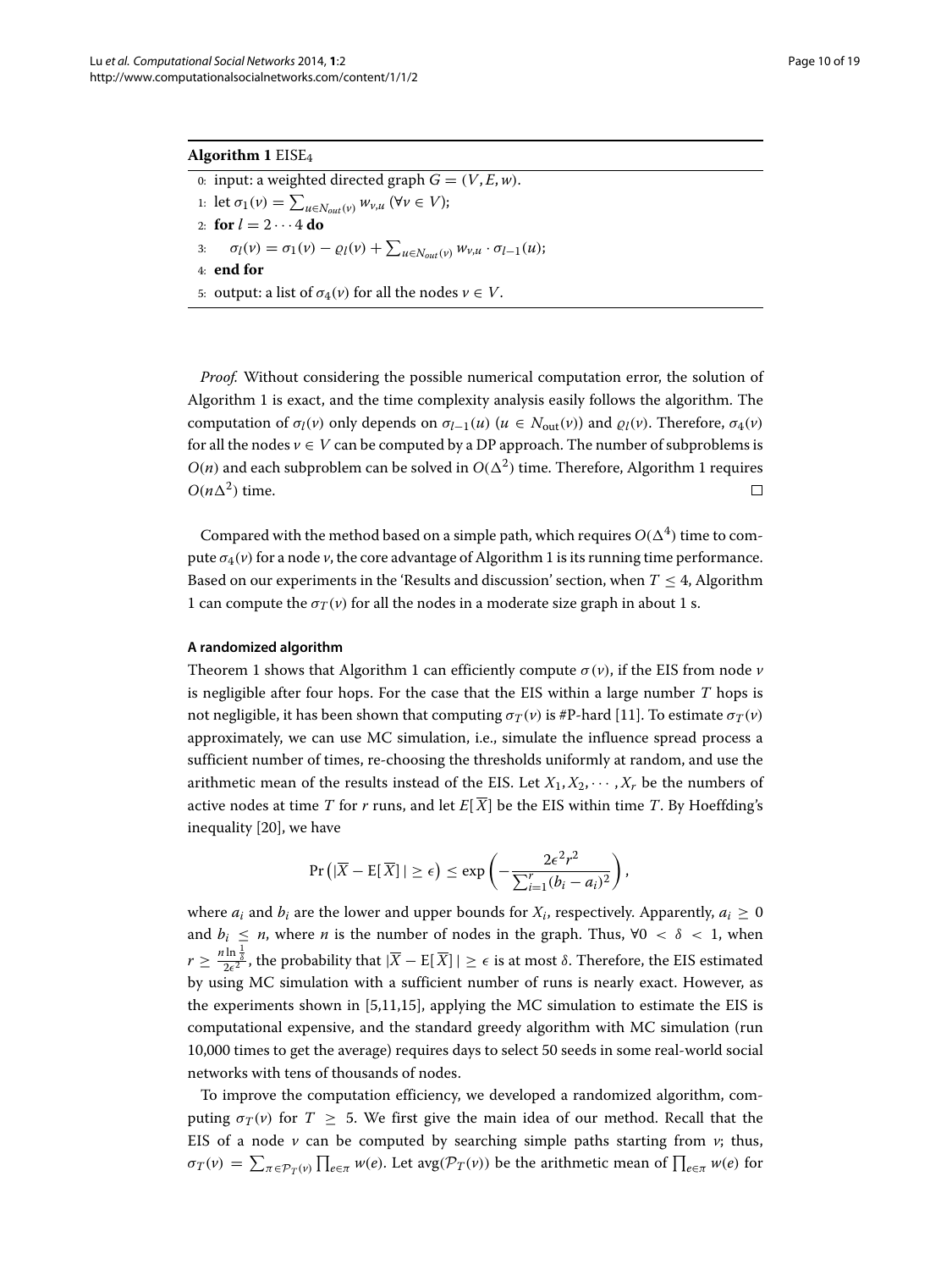all the elements  $\pi \in \mathcal{P}_T(v)$ , and let  $|\cdot|$  be the number of elements in ''; we have  $\sigma_T(v) = \arg(\mathcal{P}_T(v))|\mathcal{P}_T(v)|$ . However, obtaining  $\arg(\mathcal{P}_T(v))$  and  $|\mathcal{P}_T(v)|$  requires the knowledge of  $\mathcal{P}_T(v)$  and is therefore as difficult as the original problem. We propose an alternative approach. Instead of computing  $\sigma_T(v)$  directly, we relax  $\mathcal{P}_T(v)$  to  $\mathcal{P}_T(v)$  that contains all the paths starting from *v*, instead of simple paths. Let  $x(\pi \in \mathcal{P}_T(v))$  be a 0 to 1 variable denote whether  $\pi$  is a simple path or not; we have

$$
\sigma_T(v) = \sum_{\pi \in \mathcal{P}_T(v)} x(\pi \in \mathcal{P}_T(v)) \prod_{e \in \pi} w(e).
$$

The next question is how to estimate avg( $\hat{P}_T(v)$ ) and  $|\hat{P}_T(v)|$  to obtain  $\sigma_T(v)$ .

<span id="page-10-0"></span>**Lemma 2.** *Given a directed graph G*(*V*, *E*) *and an integer T, there is a polynomial time algorithm to compute*  $|\hat{\mathcal{P}}_T(v)|$  *for all the nodes*  $v \in V$ .

*Proof.* We can compute  $|\hat{\mathcal{P}}_T(v)|$  by iteration or recursion.  $\forall 1 \leq l \leq T$ , we have

$$
\begin{cases} |\hat{\mathcal{P}}_l(v)| = |\mathcal{P}_l(v)| = |N_{\text{out}}(v)|, & l = 1\\ |\hat{\mathcal{P}}_l(v)| = \sum_{u \in N_{\text{out}}(v)} |\hat{\mathcal{P}}_{l-1}(v)|, & \text{otherwise.} \end{cases}
$$

 $|\mathcal{P}_1(v)|$  equals to the number of outgoing neighbors of *v*, and  $|\mathcal{P}_l(v)|$  (*l* > 1) can be obtained by a DP approach. Since there are *O*(*nT*) subproblems and each subproblem can be solved in  $O(\Delta)$  time,  $|\hat{\mathcal{P}}_T(v)|$  can be obtained in  $O(nT\Delta)$  time.  $\Box$ 

<span id="page-10-1"></span>**Theorem 2.** Let  $\epsilon$  and  $\delta$  be two positive constants in the range of (0, 1). There is a random *walk algorithm such that given a weighted directed graph*  $G(V, E, w)$  *and a node*  $v \in V$ *,* it gives a  $(1\pm\epsilon)$ -factor approximation solution to avg $(\acute{\cal P}_T(v))$  in O  $\left(\frac{1}{\epsilon^2}\ln\frac{1}{\delta}+nT\Delta\right)$  time *with probability greater than*  $1 - \delta$ *.* 

*Proof.* We can use uniform random sampling, which selects elements with equal probability from  $\mathcal{P}_T(v)$ . By Lemma [2,](#page-10-0) we can obtain  $|\mathcal{P}_T(v)|$  for all the nodes  $v \in V$  in  $O(nT\Delta)$ time. Let the probability  $Pr(y_{i+1} = u'|y_i = u) = \frac{|\mathcal{P}_{T-i}(u')|}{|\mathcal{P}_{T-i+1}(u)|}$  $\frac{|P(T-i(u))|}{|\hat{P}(T-i+1(u))|}$  and  $Pr(y_1 = v) = 1;$ then, a path of length *T* can be generated by taking *T* successive random steps.  $\forall$  a path  $\pi = (\nu_1, \nu_2, \cdots, \nu_T)$  in  $\mathcal{P}_T(\nu)$ , we have

$$
Pr(\pi) = \prod_{i=1,\dots,T-1} Pr(y_{i+1} = v_{i+1}|y_i = v_i)
$$
  
= 
$$
\prod_{i=1,\dots,T} \frac{|\hat{\mathcal{P}}_{T-i}(v_{i+1})|}{|\hat{\mathcal{P}}_{T-i+1}(v_i)|} = \frac{1}{|\hat{\mathcal{P}}_T(v)|}.
$$

Therefore, we can generate paths  $\pi_1, \pi_2, \cdots, \pi_r$  uniformly at random. By Hoeffding's inequality, we have

$$
\Pr\left(\frac{\left|\sum_{i=1,\dots,r}\prod_{e\in\pi_i}w(e)r}{-\text{avg}\left(\hat{\mathcal{P}}_T(v)\right)\right|\geq \epsilon}\right) \leq \exp\left(-\frac{2\epsilon^2r^2}{\sum_{i=1}^r\left(\max_{\pi\in\hat{\mathcal{P}}_T(v)}\prod_{e\in\pi}w(e)\right)^2}\right),
$$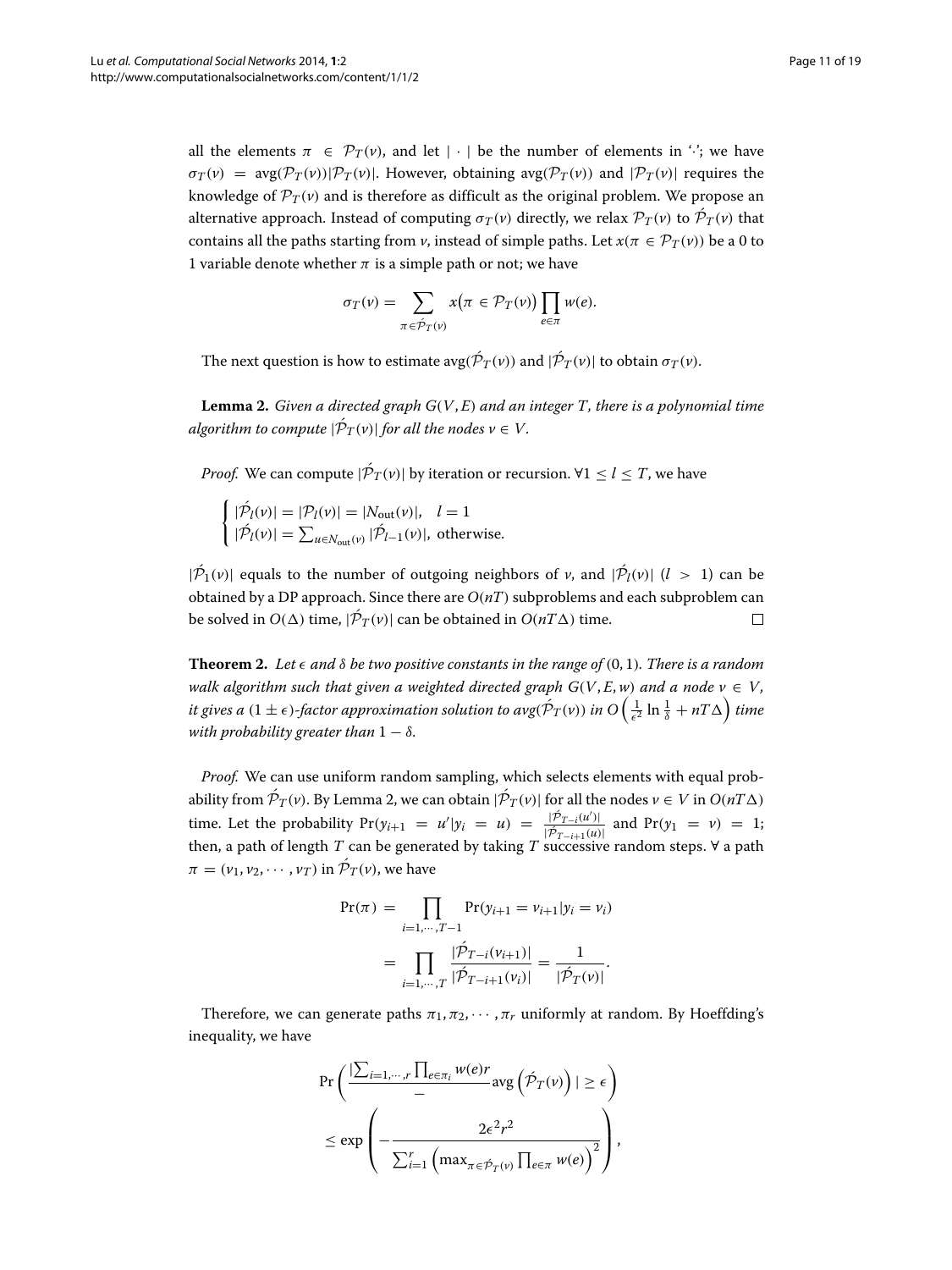where max $_{\pi \in \acute{\mathcal{P}}_T (\nu)} \prod_{e \pi} w(e)$  is the maximum weight product of a path of length  $T$  starting from *v*. Since  $w(e) \leq 1$  ( $\forall e \in E$ ), we have  $\max_{\pi \in \hat{\mathcal{P}}_T(v)} \prod_{e \pi} w(e) \leq 1$ . Thus, Theorem [2](#page-10-1) is  $\Box$ proved.

Based on Theorem [2,](#page-10-1) we now describe our randomized algorithm for computing  $\sigma_T(v)$ for all the nodes  $v \in V$ . It runs in  $O(nT\Delta + nr)$  time, where *r* is a constant and does not depend on the input graph.

In Algorithm [2,](#page-11-1) it first computes  $|\tilde{\mathcal{P}}_T(v)|$  (step 1) and then estimates  $\sigma_T(v)$  by uniform random sampling. As far as the running time, the most time-consuming part is steps 2 to 8, in which *r* is independent of the input graph. It is clear that when *r* is small, the accuracy of EISE is low, but the estimation time is short, and vice verse. Compared with MC simulation, Algorithm [2](#page-11-1) is much faster. In order to estimate the EIS of a node, it only generates a constant number of paths, while if MC simulation is applied instead of Algorithm [2,](#page-11-1) each time we have to re-choose the thresholds for all the nodes, and the time complexity is  $O((|V|+|E|)r)$ , when most of the edges are accessed each time. In the experiment, we observed that the error is less than  $3\%$  when  $T = 5$ , using an appropriate number of samples  $(r = 1,000)$ .

# <span id="page-11-1"></span>**Algorithm 2** EISE*<sup>T</sup>*

```
0: input: a weighted directed graph G = (V, E, w) and two integers T and r.
```
- 1: construct  $|\mathcal{P}_l(v)|$   $(1 \leq l \leq T)$  for all the nodes  $v \in V$ ;
- 2: **for**  $v \in V$  **do**
- 3: let  $\sigma_T(v) = 0$ ;

```
4: for i = 1, \cdots, r do
```
- 5: let  $\pi_r$  be the path of length *T*, generated by the random walk technique;
- 6:  $\sigma_T = \sigma_T + x(\pi_r \in \mathcal{P}_T(v)) \prod_{e \in \pi_r} w(e);$
- 7: **end for**
- 8: **end for**

```
9: \sigma_T(\nu) = \sigma_T(\nu) \frac{|\dot{P}_l(\nu)|}{r};
```
10: output: a list of  $\sigma_T(v)$  for all the nodes  $v \in V$ .

#### <span id="page-11-0"></span>**Influence maximization**

Considering the computational efficiency, we define a hop constraint for EISE, and we present two algorithms in ['Methods'](#page-4-0) section to compute  $\sigma_T(v)$  in *v*'s local area (*T* hops). The proposed algorithms are worth applying to solve the IM problem greedily. Given a weighted directed graph  $G(V, E, w)$ , the standard greedy algorithm will run EISE  $O(n)$ times to select a seed, where *n* denotes the number of nodes. To further reduce the running time, we construct an influence list *IL* to store the EIS of nodes in the induced graph of *G*\*S*, where *S* is the current seed set. Let  $v_1, v_2, \dots, v_n$  be the nodes in the input graph. Given a parameter *T*, initially we have IL = { $l_1 = \sigma_T(v_1), \dots, l_n = \sigma_T(v_n)$ }, since  $S = \emptyset$ . After adding a node  $v_i$  into *S*, all the nodes, whose local area include  $v_i$ , have to be updated. Instead of running EISE, we update them by building an incoming tree rooted at  $v_i$  (Algorithm [3\)](#page-12-0).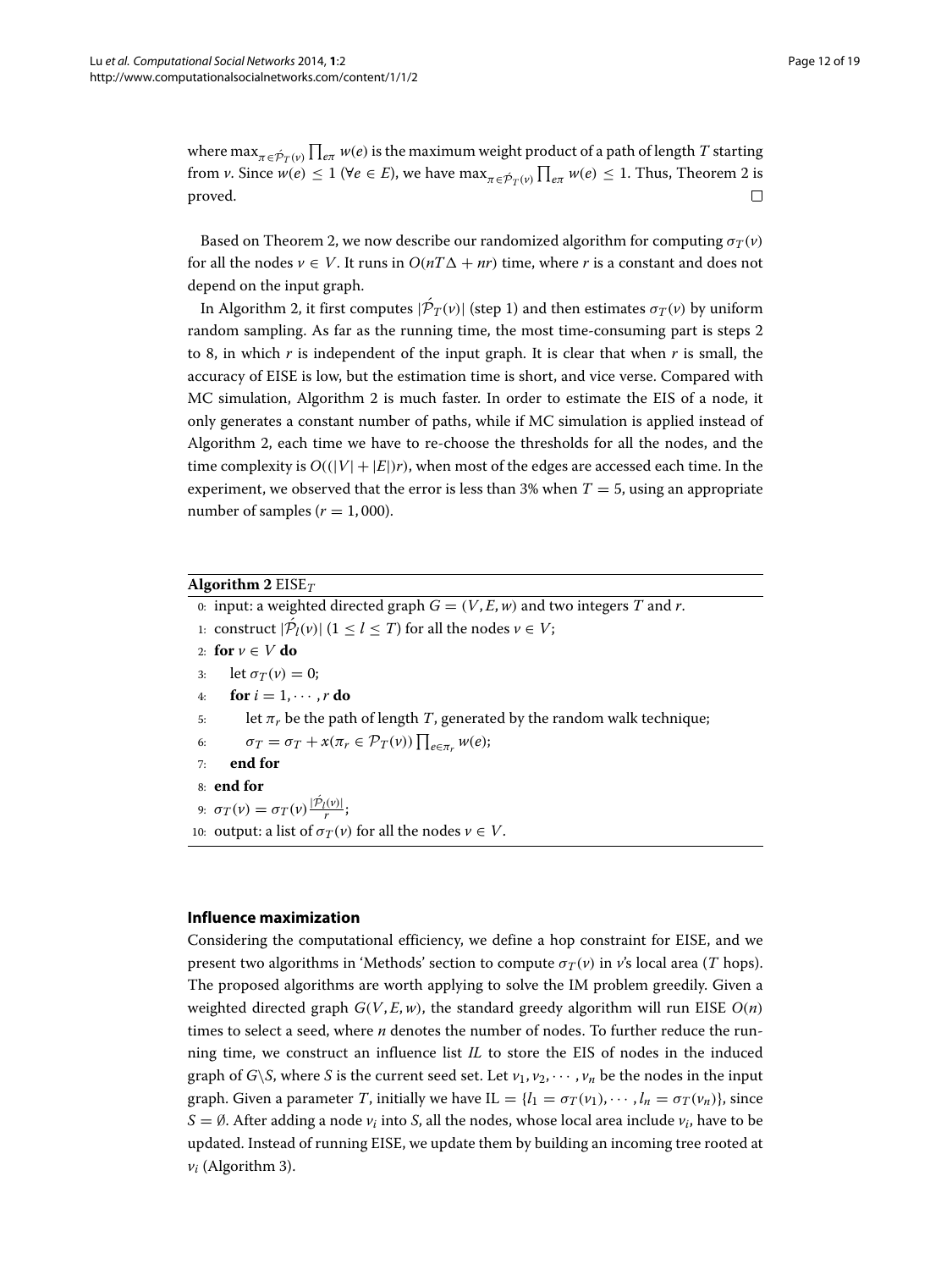# <span id="page-12-0"></span>**Algorithm 3** Update*IL*

0: input:  $G = (V, E, w)$ ,  $v, S$ , and IL.

- 1: construct an incoming tree of depth *T* rooted at  $\nu$  in the induced graph of  $G\setminus S$ (without loss of generality, assume that the simple paths are  $\pi_1, \pi_2, \cdots, \pi_m$ );
- 2: **for**  $i = 1 \cdots m$  **do**
- 3: let  $i_0, i_1, \dots, i_T$  be the nodes visited by  $\pi_i$  sequentially and  $l_{i_0}, l_{i_1}, \dots, l_{i_T}$  be the corresponding elements in IL (in which  $i_0 = v$ );
- 4: **for**  $j = 1 \cdots T$  **do**
- 5:  $l_{i_j} = l_{i_j} \prod_{l=1}^j w(i_l, i_{l-1})(1 + \sigma_{T-j}^{V\setminus S\setminus\{i_1, \cdots, i_j\}}(v));$
- 6: **end for**
- 7: **end for**
- 8: output: IL.

In Algorithm [3,](#page-12-0) the incoming tree is node repeated, including all the simple path of length *T* ending at *v*.  $\prod_{l=1}^{j} w(i_l, i_{l-1})$  denotes the EIS from  $i_j$  to  $i_0$  via path  $(i_j, i_{j-1}, \cdots, i_0)$ , where  $i_0 = v$ , and  $\sigma_{T-j}^{V\setminus S\setminus\{i_1,\cdots,i_j\}}(v)$  denotes the EIS of  $v$  in the induce graph of  $V\setminus S\setminus\{i_1,\dots,i_j\}$ . Thus,  $\prod_{l=1}^j w(i_l,i_{l-1})(1 + \sigma_{T-j}^{V\setminus S\setminus\{i_1,\dots,i_j\}}(v))$  denotes the entire influence diffused from  $i_j$  through path  $(i_j, i_{j-1}, \dots, i_1, \pi)$ , where  $\pi$  is a path of length no more than *T* − *j* starting from *v* and does not contain any node in  $\{i_1, i_2, \dots, i_j\}$ . It is clear that after steps 2 to 7,  $\forall u \in (V \setminus S)$ , the influence diffused from *u* through *v* is removed from the corresponding element in IL. Consider now the running time. Algorithm [3](#page-12-0) generates at  $\max_{j} O(\Delta^j)$  nodes in depth *j* (1 ≤ *j* ≤ *T*). For each node *i<sub>j</sub>* in depth *j*,  $\sigma_{T-j}^{V\setminus S\setminus\{i_1,\cdots,i_j\}}(v)$  can be computed by building an outgoing tree of depth *T* − *j* rooted at *v*, which can be done by DFS in *O*(*T*−*<sup>j</sup>* ) time. Therefore, Algorithm [3](#page-12-0) runs in *O*(*T*) time, considering *T* as a constant. Compared with running EISE for all the nodes, it is much faster when  $T$  and  $\Delta$ are relatively small.

In addition to IL, we construct another list, namely, probability list *PL*, to store the nodes' active probabilities at time *T*. When  $S = \emptyset$ , obviously  $PL = \{p_1 = 0, \dots, p_n = 0\}$ . Similarly, after adding a node  $v_i$  into *S*, the active probabilities of nodes in  $v_i$ 's local area need to be updated. The algorithm of updating PL is given in Algorithm [4.](#page-12-1)

# <span id="page-12-1"></span>**Algorithm 4** Update*PL*

- 0: input:  $G = (V, E, w)$ ,  $v$ , *S*, and PL.
- 1: construct an outgoing tree of depth *T* rooted at  $\nu$  in the induced graph of  $G\ S$ (without loss of generality, assume the simple paths are  $\pi_1, \pi_2, \cdots, \pi_m$ );
- 2: **for**  $i = 1 \cdots m$  **do**
- 3: let  $i_0, i_1, \dots, i_T$  be the nodes visited by  $\pi_i$  sequentially and  $p_{i_0}, p_{i_1}, \dots, p_{i_T}$  be the corresponding elements in PL;
- 4: **for**  $j = 1 \cdots T$  **do**

5: 
$$
p_{i_j} = p_{i_j} + (1 - p_{\nu}) \prod_{l=0}^{j-1} w(i_l, i_{l+1});
$$

- 6: **end for**
- 7: **end for**
- 8: output: PL.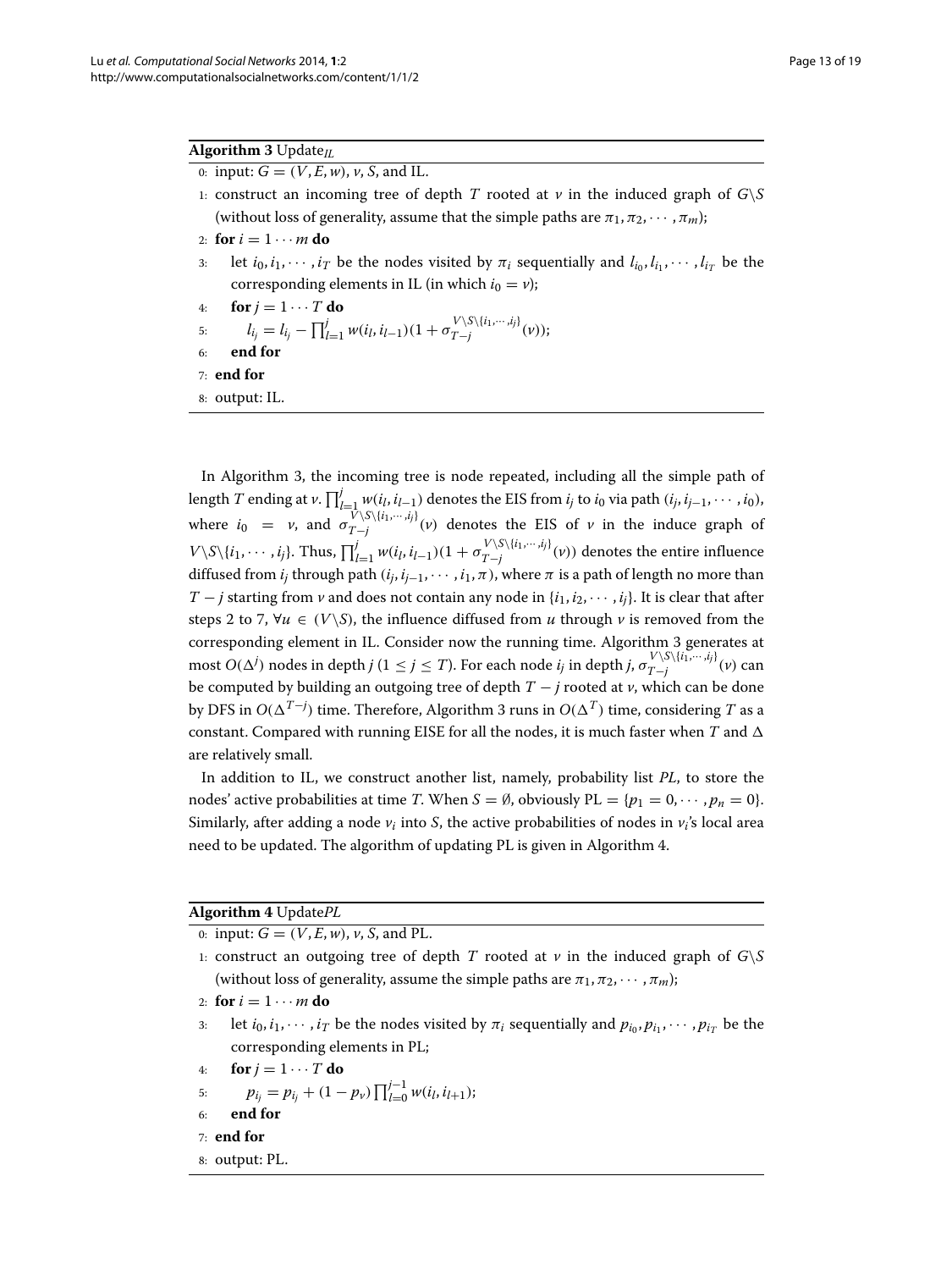Algorithm [4](#page-12-1) searches the simple paths of length *T* starting from *v* and updates the active probability of a node *i<sub>j</sub>* according to step 5, in which  $\prod_{l=0}^{j-1} w(i_l, i_{l+1})$  is the influence spread from *v* to  $i_j$  through path  $(i_0, \dots, i_j)$ , and  $1 - p_\nu$  is the increment of  $\nu'$  active probability when it is added into *S*. In the outgoing tree, there are  $O(\Delta^T)$  nodes; thus, PL can be updated in  $O(\Delta^T)$  time.

Assume  $v_i$  is a newly added node; then, the marginal gain is  $l_i(1 - p_i)$ . Since both Algorithms [3](#page-12-0) and [4](#page-12-1) run in  $O(\Delta^T)$  time, we can find the node with the maximum marginal gain in  $O(\Delta^T + n)$  time. Next, we present an algorithm, which consists of two steps, for influence maximization based on a time parameter *T* (IMT). Given a weighted directed graph  $G(V, E, w)$ , the first step is to compute the EIS of each node  $v \in V$ . Such computation is based on the assumption that the EIS is negligible after *T* hops. The second step contains two parts, the first part is to choose a node with the maximum marginal gain and the second part is to update the two lists: IL and PL. Let  $\nu$  be the last added node; the updating is limited to the local area of  $\nu$  (*T* hops from  $\nu$ ).

The running time of Algorithm [5](#page-13-1) highly depends on  $T$  and the maximum degree  $\Delta$ . In [\[15\]](#page-18-0), when estimating the EIS of a node by searching simple paths, a parameter  $\eta$  is used to prune a path once its influence spread is less than  $\eta$ . To further reduce the running time, when building the incoming and outgoing trees (step 6), we prune the paths in the same way. It is worthy to mention that in [\[15\]](#page-18-0), the EISE of a node *v* misses all the outgoing simple paths of  $\nu$  whose product of weights is less than  $\eta$ . When building the incoming (respectively outgoing) tree rooted at *v*, our algorithm also neglects a number of paths; however, the losses are now evenly distributed to all the nodes in *v*'s local area. Thus, the impact is less significant.

#### <span id="page-13-1"></span>**Algorithm 5** IMT

- 0: input: a weighted directed graph  $G = (V, E, w)$  and two integers *T* and *k*.
- 1: let  $S = \emptyset$ ;
- 2: let IL be the list resulted by Algorithm [1](#page-9-1) and Algorithm [2](#page-11-1) and let  $PL = 0$ ;
- 3: **while** |*S*| < *k* **do**
- 4: let  $v_i$  be the node in *V*\*S* that has the maximum  $l_i \cdot (1 p_i)$ ;
- 5: add  $\nu$  into *S*;
- 6: update IL and PL by Algorithm [3](#page-12-0) and Algorithm [4;](#page-12-1)
- 7: **end while**
- 8: output: *S*.

# <span id="page-13-0"></span>**Results and discussion**

We perform three experiments to evaluate the proposed algorithms. The performance metrics are average influence spread (AIS) and program running time (PRT). Since our algorithm is based on a parameter *T*, we will first analyze how it impacts the time performance and the quality of seed selection. In the second experiment, we will compare IMT (Algorithm [5\)](#page-13-1) with some well-known IM algorithms in terms of AIS. In the last experiment, we will investigate the accuracy of our EISE (Algorithms [1](#page-9-1) and [2\)](#page-11-1) and the accuracy of SIMPATH [\[15\]](#page-18-0). The data sets used in this paper are introduced in detail in the ['Simulation environments'](#page-14-0) section, and the algorithms are described in the ['Algorithms'](#page-14-1) section.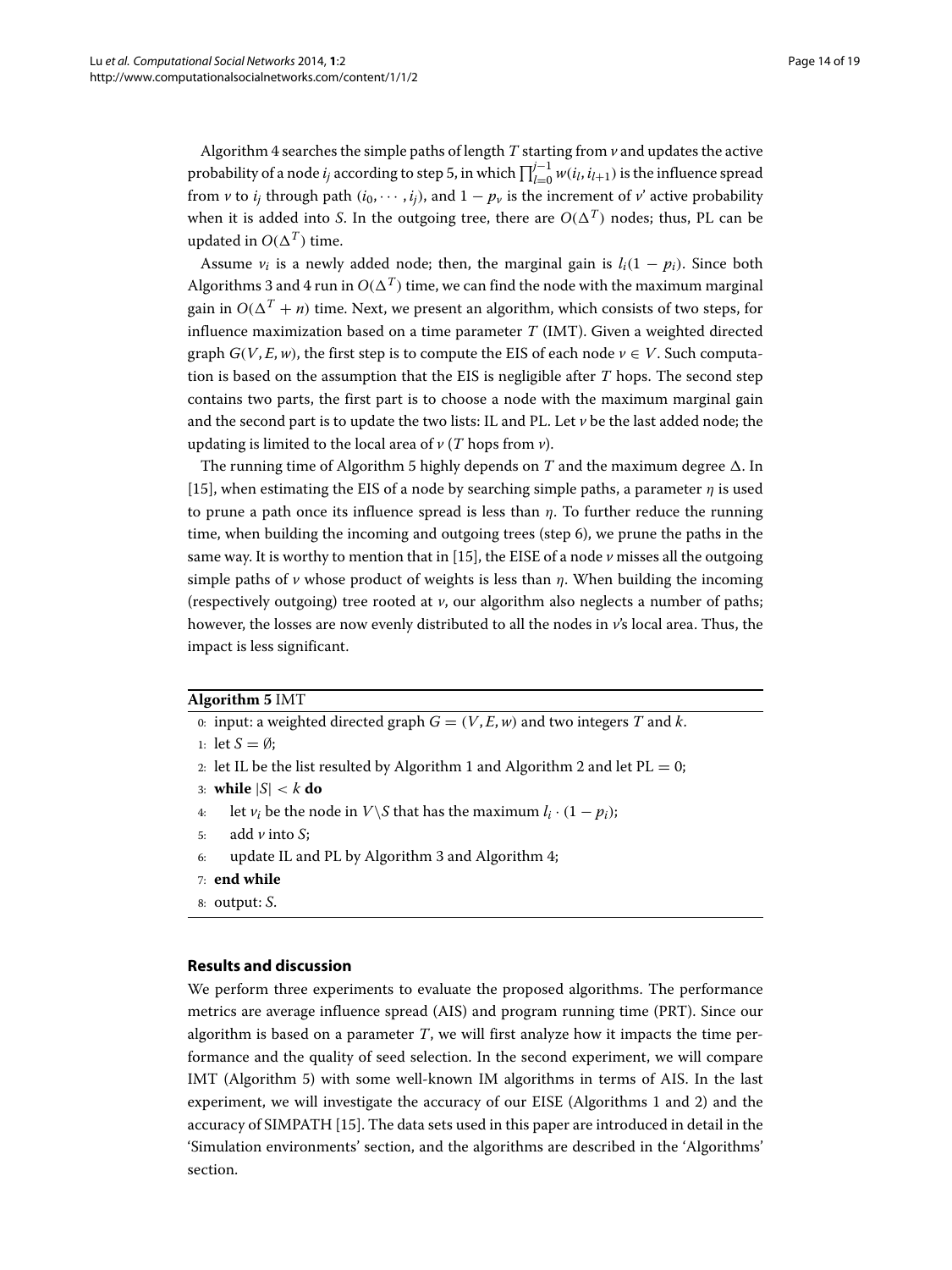#### <span id="page-14-0"></span>**Simulation environments**

The experiments are conducted on four real-world networks: 'Hep', 'Phy', 'Amazon', and 'Flixster', which have been widely used for evaluating IM algorithms under different models [\[5,](#page-17-2)[9](#page-17-7)[-11](#page-17-8)[,15\]](#page-18-0). The dataset statistics are summarized in Table [1.](#page-14-2) Briefly, 'Hep' and 'Phy' are academic author networks extracted from [http://www.arXiv.org,](http://www.arXiv.org) where nodes denote authors and edges denote collaborations. 'Amazon' is a product network, where nodes denote products and edge  $(u, v)$  denote product  $v$  which is often purchased with product *u*. 'Flixster' is a social network allowing users to rate movies, in which nodes denote users and edges denote friendships.

In all types of social networks, let deg<sub>in</sub>( $v$ ) =  $|N_{\rm in}(V)|$  be the in-degree of node *v*; we use a classic method proposed in [\[5\]](#page-17-2) to add the weights to edges, i.e.,  $w(u, v)$  =  $c(u, v)/\text{deg}_{\text{in}}(v)$ , where  $c(u, v)$  is the number of edges from *u* to *v*.

# <span id="page-14-1"></span>**Algorithms**

For the comparison purposes, we evaluate some well-known algorithms designed for IM under the LT model and some model independent heuristics for IM as follows:

- MC: The greedy algorithm with MC simulation and CELF optimization. Each time, we simulate 10K runs to get the EIS of a seed set.
- LDAG: The LDAG algorithm proposed in [\[11\]](#page-17-8). As recommended by the authors, the pruning threshold  $\eta = \frac{1}{320}$ .
- SP: The SIMPATH algorithm proposed in [\[15\]](#page-18-0). As recommended by the authors, the pruning threshold  $\eta = \frac{1}{1,000}$ .
- MAXDEG: A heuristic algorithm [\[5\]](#page-17-2) based on the notion of 'degree centrality', considers higher-degree nodes are more influential.
- PR: The PAGE-RANK algorithm proposed for ranking the importance of pages in web graphs. We can compute the PR value for each node by the power method with a damping value between 0 and 1. In the experiments, it is set to 0.15, and the algorithm stops when two consecutive iterations differ for at most  $10^{-4}$ .
- RANDOM: The RANDOM algorithm chooses the nodes uniformly at random. It was proposed in [\[5\]](#page-17-2) as a baseline method for comparison purposes.

We run 10K MC simulations to approximate the AIS of seed set *S* resulted by the above algorithms. All the experiments are run on a PC with a 2.6-Ghz processer and 6-GB memory.

#### **Experimental results**

To understand how effectively the hop constraint *T* can help us to balance the algorithm efficiency and quality of seed selection, we run IMT on the four data sets, with *T* varying

| <b>Dataset</b>     | Hep | Phy  | Amazon      | <b>Flixster</b> |
|--------------------|-----|------|-------------|-----------------|
| Number of nodes    | 12K | 37K  | 257K        | 720K            |
| Number of edges    | 60K | 348K | 1.2 million | 10 million      |
| Maximum out-degree | 64  | 178  |             | 1,010           |
| Maximum in-degree  | 62  | 178  | 420         | 319             |

# <span id="page-14-2"></span>**Table 1 Statistics of datasets**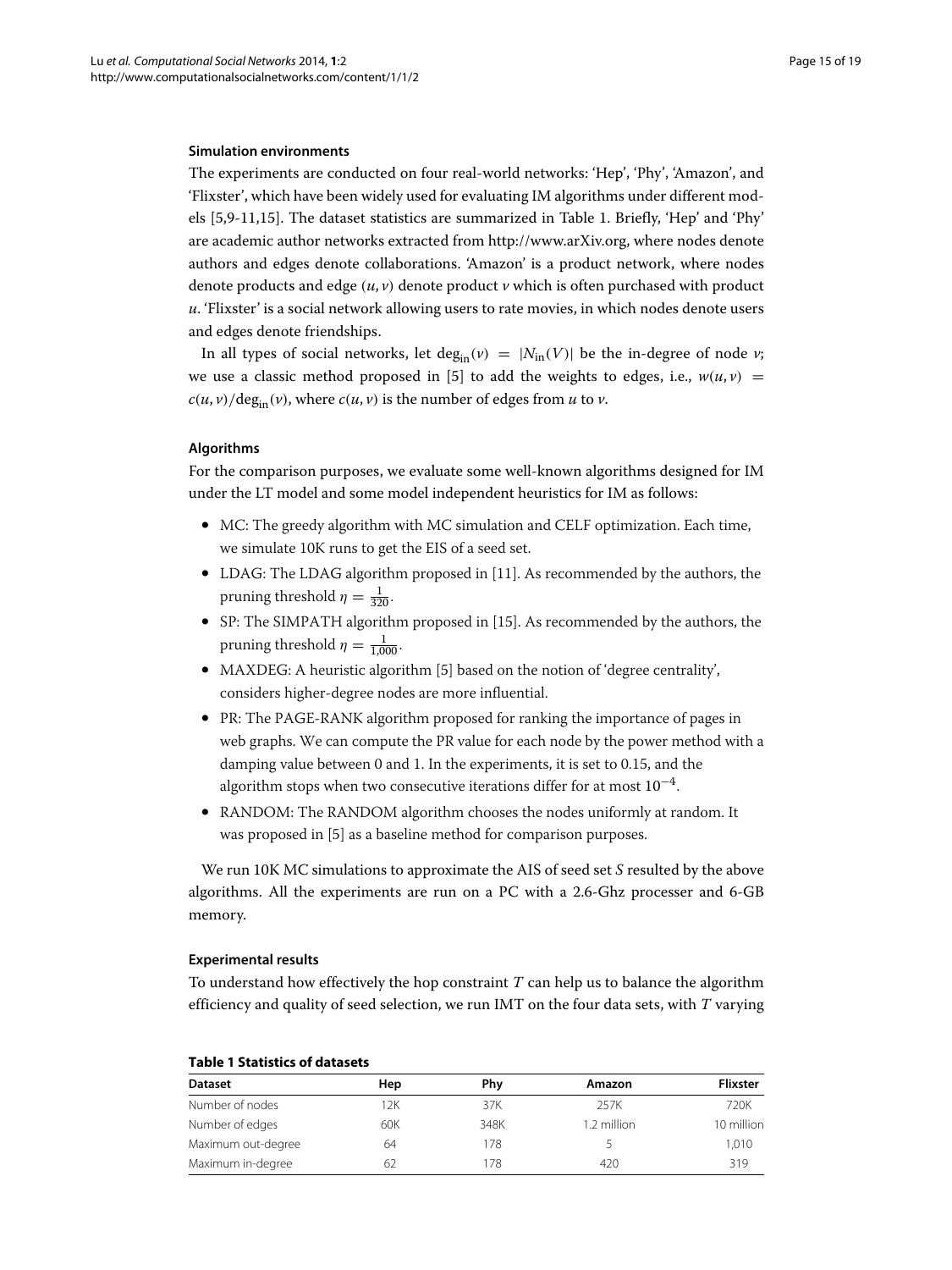

<span id="page-15-0"></span>in the range of  $[1, 5]$  $[1, 5]$  $[1, 5]$ . The simulation results are shown in Figure 5 and Table [2,](#page-15-1) in which MaxDeg and Random are considered as baselines. When  $T < 4$ , the EIS is estimated by Algorithm [1;](#page-9-1) and when  $T = 5$ , it is estimated by Algorithm [2](#page-11-1) with parameter  $r = 1,000$ . Figure [5](#page-15-0) shows the AIS of seed sets resulted by IMT, MaxDeg, and Random. First, the AIS of IMT in all the datasets is non-decreasing as *T* increases. This agrees with our intuition in that increasing the number of hops brings more accurate EISE. Second, the increments of AIS are tiny when increasing *T* from 4 to 5, which implies that the seed quality of IMT $_{T=4}$  is as good as that of IMT5. From Figure [5,](#page-15-0) we also can get that the performance of IMT<sub>*T*=2</sub> is much better than that of IMT<sub>*T*=1</sub> for the first three data sets, and it is slightly worse than  $\text{IMT}_{T=4}$ . In the 'Flixster' data set, all the algorithms perform similarly, except Random, which is always the worst one in all the experiments.

Consider now the running time performance. Table [2](#page-15-1) shows the PRT of IMT, in which the file reading and writing time are not counted. When  $T \leq 4$ , on the first three data sets, IMT is extremely fast, since the maximum out-degree in those data sets is not large. For instance, IMT<sub>*T*=4</sub> only requires less than 1 s to finish in 'Hep'. In 'Flixster', IMT is fast when  $T \le 2$ , and it is relatively slow when  $T \ge 4$ . When  $T = 5$ , the PRT of IMT increases in certain degree for all the data sets. It is reasonable since in such a case, Algorithm [1](#page-9-1) does not work, and Algorithm [2](#page-11-1) is applied.

According to the first experiment, one notes that, in general,  $\text{IMT}_{T=4}$  is an efficient algorithm for seed selection. When the running time is of first priority or the data set is extremely large,  $IMT_{T=2}$  is a good replacement.

In the second experiment, we compare  $\text{IMT}_{T=2}$  and  $\text{IMT}_{T=4}$  with the algorithms introduced in the ['Algorithms'](#page-14-1) section. The results are exhibited in Figure [6.](#page-16-0) Since MC is not scalable, its results are omitted for the last three data sets. As shown in Figure [6a](#page-16-0), IMT $_{T=4}$ and MC perform similarly in 'Hep'. SP is about 2% lower than  $\text{IMT}_{T=4}$  and MC in spread achieved when the number of seeds is 35, and its performance matches  $MRT_{T=4}$  and MC when the number of seeds is greater or equal to 40. In the other three data sets,  $IMT<sub>T=4</sub>$ 

| <b>Dataset</b> | Hep  | Phy   | Amazon | <b>Flixster</b> |  |
|----------------|------|-------|--------|-----------------|--|
| $IMT_{T=1}$    | 0.14 | 0.28  | 0.37   | 1.32            |  |
| $IMT_{T=2}$    | 0.26 | 0.41  | 0.53   | 2.57            |  |
| $IMT_{\tau=3}$ | 0.46 | 0.92  | 1.01   | 30.54           |  |
| $IMT_{T=4}$    | 0.73 | 2.44  | 2.41   | 126.95          |  |
| $IMT_{\tau=5}$ | 5.71 | 11.18 | 81.83  | 363.42          |  |

<span id="page-15-1"></span>**Table 2 Running time performance (seconds)**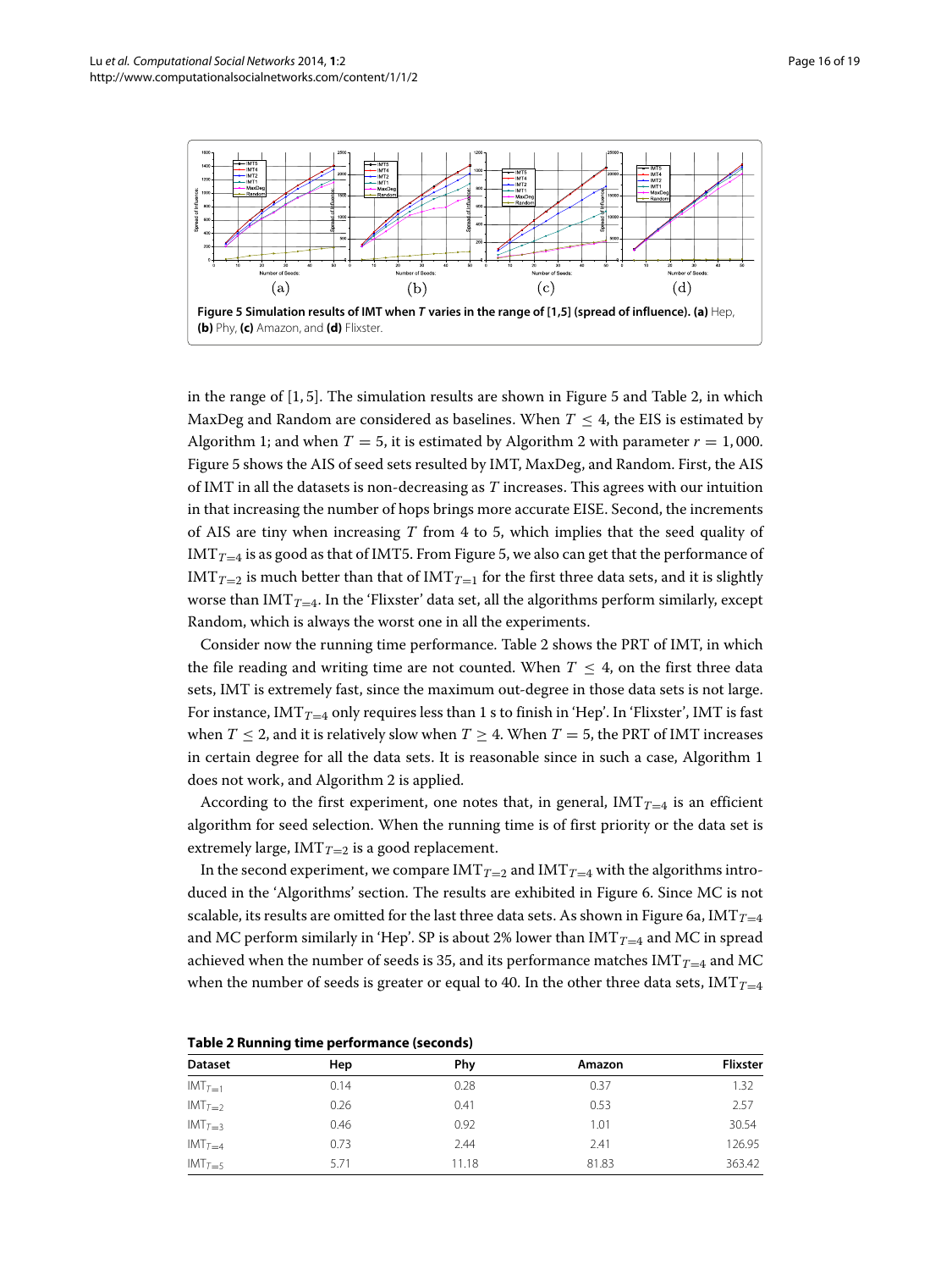

<span id="page-16-0"></span>is able to produce seed sets of the highest quality, and  $\text{IMT}_{T=2}$  is also compatible with other algorithms in terms of AIS. In general,  $IMT_{T=4}$  is the best one. In 'Phy',  $IMT_{T=4}$ outperforms SP by about 0% to 10%, and in 'Amazon' and 'Flixster', they perform similarly.  $IMT_{T=2}$  outperforms PR and LDAG in 'Hep' and 'Amazon', and they perform similarly in 'Phy'. In 'Flixster', all the methods perform well. More than 20K nodes can be activated by the seed set resulted by any algorithm in 'Flixster'. It is probably because there are a lot of high-degree nodes in 'Flixster' (as shown in Table [1,](#page-14-2) the maximum degree node in 'Flixster' has 1,010 outgoing neighbors).

Although MC is able to produce high-quality seed sets, it is not scabble. In terms of PRT, IMT<sub>*T*=2</sub> is orders of magnitude faster than MC, and IMT<sub>*T*=4</sub> is also much faster than MC. According to the experiments, MC takes 8,532.6 s to finish in 'Hep'. As shown in Table [2,](#page-15-1) the running time of  $\text{IMT}_{T=2}$  and  $\text{IMT}_{T=4}$  is only 0.26 and 0.73 s, respectively. Therefore, IMT is much more scalable than MC. In sum, IMT is better than other algorithms in terms of AIS except MC, and it is more suitable than MC for finding seed set in large social networks.

Finally, we would also like to evaluate the accuracy of our EISE algorithms. To do this, we compute the EIS for the most influential node in each data set by our EISE algorithms and by the SP algorithm, respectively. The results are compared with the exact solutions. Figure [7](#page-16-1) shows the comparisons, in which 'Ext' denotes the exact  $EIS_T$  which is computed by enumerating all the simple paths of length no more than *T*. Our results exactly match the exact solutions when  $T \leq 4$ , which validates our conclusion in the ['A deterministic](#page-4-3) [algorithm'](#page-4-3) section (EISE<sub>4</sub> is exact). For the case that  $T = 5$ , when  $r = 1,000$ , the errors of EISE are about 1%, 2%, 0.1%, and 1% in the four data sets, where *r* denotes the number of uniform random samples. When  $r = 10,000$ , the error is much lower. Compared with the

<span id="page-16-1"></span>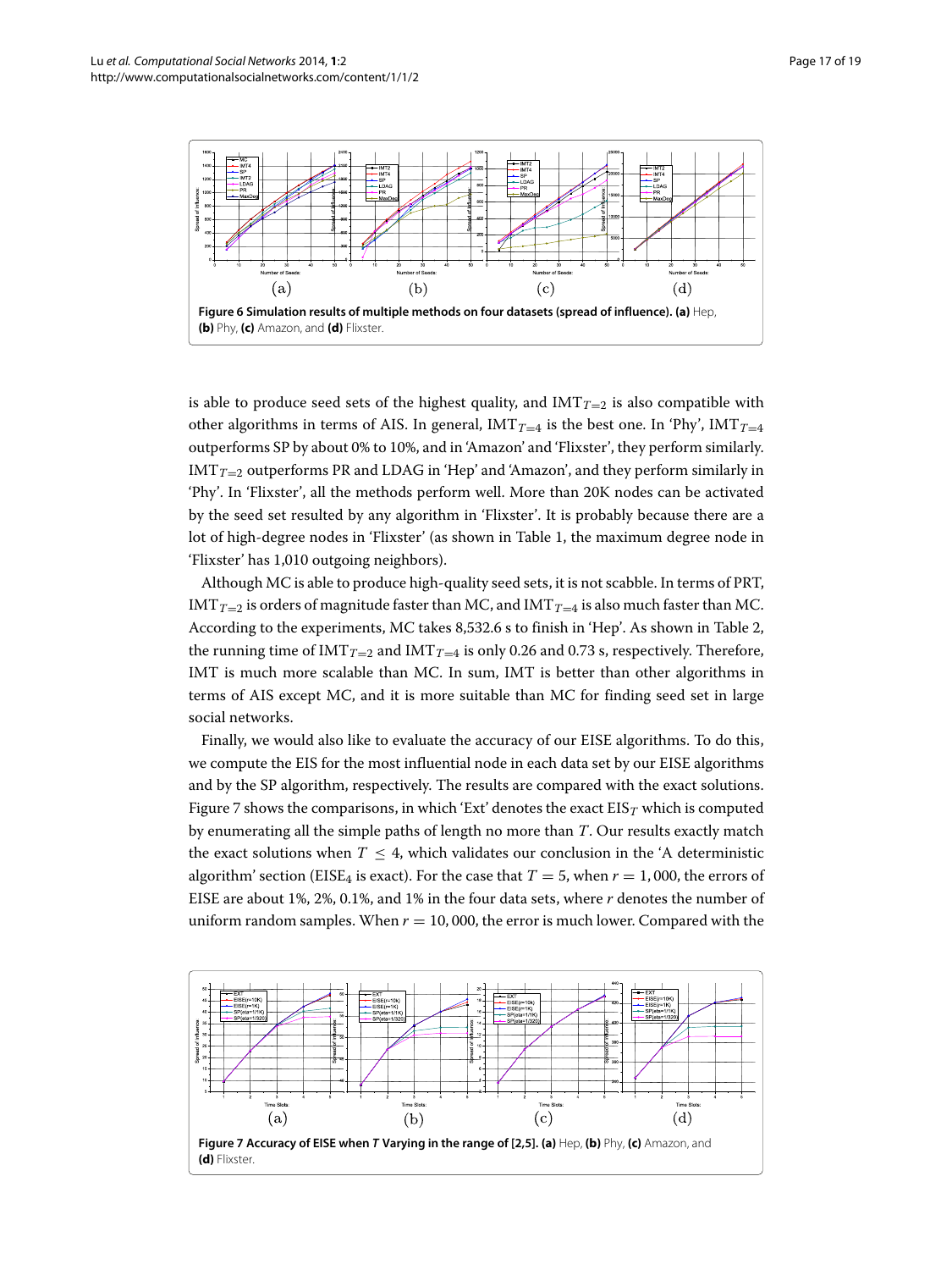SP method with a pruning threshold  $\eta$ , EISE is much more accurate in computing the EIS in data sets: 'Hep', 'Phy', and 'Flixster'. In 'Amazon', the results of both EISE and SP match the exact solution. Note that in the second experiment,  $IMT_{T=4}$  outperforms SP in 'Hep' and 'phy', and they perform similarly in 'Amazon'. Thus, we can say that an accurate EISE algorithm is indeed important for solving the IM problem.

# <span id="page-17-10"></span>**Conclusion**

IM is a big topic in social network analysis. In this paper, we investigate efficient influence spread estimation for IM under the LT model. We analyze the problem both theoretically and practically. By adding a hop constraint *T*, we show that the influence estimation problem can be solved efficiently when *T* is small, and it can be approximated well by uniform random sampling. Based on the two points, we develop a new algorithm called IMT for the LT model. The efficiency of IMT is demonstrated through simulations on four real-world social networks.

In future research, we plan to extend our work to other influence propagation models such as the IC model. Furthermore, we will study constraints under which the optimal solution for IM can be obtained.

#### **Competing interests**

The authors declare that they have no competing interests.

#### **Authors' contributions**

ZL, LF, and KY formulated the problem and did the algorithm design and implementation. WW and BT contributed to the theoretical part of algorithm design and organized this research. All authors read and approved the final manuscript.

#### **Acknowledgements**

This research work was supported in part by the US National Science Foundation (NSF) under grants CNS 1016320 and CCF 0829993.

#### Received: 14 April 2014 Accepted: 22 May 2014 Published online: 15 October 2014

#### **References**

- <span id="page-17-0"></span>1. Domingos, P, Richardson, M: Mining the network value of customers. In: 2001 ACM SIGKDD Conference on Knowledge Discovery and Data Mining, pp. 57–66 San Francisco, CA, USA, (August 26-29, 2001)
- <span id="page-17-3"></span>2. Goldenberg, J, Libai, B, Muller, E: Using complex systems analysis to advance marketing theory development. Acad. Market. Sci. Rev. **9**(3), 1-18 (2001)
- <span id="page-17-4"></span>3. Goldenberg, J, Libai, B, Muller, E: Talk of the network: a complex systems look at the underlying process of word-of-mouth. Marketing Lett. **12**(3), 211–223 (2001)
- 4. Richardson, M, Domingos, P: Mining knowledge-sharing sites for viral marketing. In: the 2002 International Conference on Knowledge Discovery and Data Mining, pp. 61–70 Edmonton, AB, Canada, (July 23-25, 2002)
- <span id="page-17-2"></span>5. Kempe, D, Kleinberg, J, Tardos, É: Maximizing the spread of influence through a social network. In: The 2003 ACM SIGKDD Conference on Knowledge Discovery and Data Mining, pp. 137–146 Washington, DC, USA, (August 24-27, 2003)
- <span id="page-17-1"></span>6. Ma, H, Yang, H, Lyu, MR, King, I: Mining social networks using heat diffusion processes for marketing candidates selection. In: The 2008 ACM Conference on Information and Knowledge Management, pp. 233–242 Napa Valley, CA, USA, (October 26-30, 2008)
- <span id="page-17-5"></span>7. Granovetter, M: Threshold models of collective behavior. Am. J. Sociol. **83**(6), 1420–1443 (1978)
- <span id="page-17-6"></span>8. Schelling, T: Micromotives and Macrobehavior. W.W. Norton, New York, USA, (1978)
- <span id="page-17-7"></span>9. Chen, W, Wang, Y, Yang, S: Efficient influence maximization in social networks. In: The 2009 ACM SIGKDD Conference on Knowledge Discovery and Data Mining, pp. 199–208 Paris, France, (June 28 - July 01, 2009)
- <span id="page-17-11"></span>10. Chen, W, Wang, C, Wang, Y: Scalable influence maximization for prevalent viral marketing in large-scale social networks. In: The 2010 ACM SIGKDD Conference on Knowledge Discovery and Data Mining, pp. 1029–1038 Washington DC, DC, USA, (July 25-28, 2010)
- <span id="page-17-8"></span>11. Chen, W, Yuan, Y, Zhang, L: Scalable influence maximization in social networks under the linear threshold model. In: The 2010 International Conference on Data Mining, pp. 88–97 Sydney, Australia, (December 14-17, 2010)
- <span id="page-17-12"></span>12. Narayanam, R, Narahari, Y: A Shapley value based approach to discover influential nodes in social networks. IEEE Trans. Automation Sci. Eng. **8**(1), 130–147 (2011)
- <span id="page-17-9"></span>13. Goyal, A, Lu, W, Lakshmanan, LVS: CELF++: optimizing the greedy algorithm for influence maximization in social networks. In: The 2011 International World Wide Web Conference, pp. 47–48 Hyderabad, India, (March 28 - April 01, 2011)